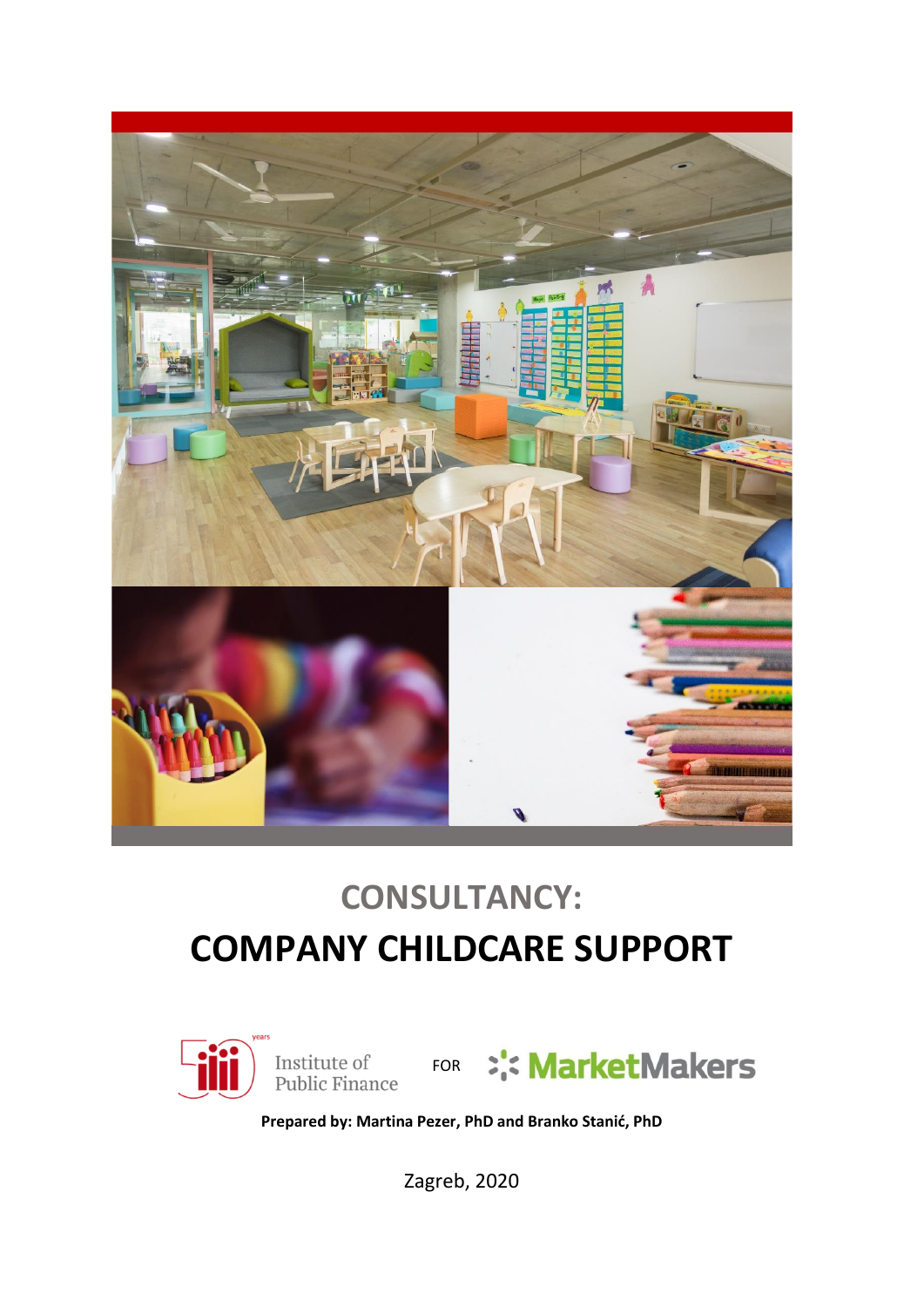# **Contents**

| $\mathbf{1}$   |     |                                                                                 |  |
|----------------|-----|---------------------------------------------------------------------------------|--|
|                | 1.1 |                                                                                 |  |
|                | 1.2 | Demographic Trends, Female Labour Participation and Work-Life Balance 3         |  |
|                | 1.3 | Employer Supported Childcare - Benefits for Business, Employees and Society 5   |  |
| $\overline{2}$ |     | WHAT LED TO TAX DECLASSIFICATION OF EMPLOYER-PROVIDED CHILDCARE IN CROATIA 8    |  |
|                | 2.1 |                                                                                 |  |
|                | 2.2 |                                                                                 |  |
|                | 2.3 |                                                                                 |  |
| 3              |     | IMPLEMENTATION OF THE DECLASSIFICATION OF EMPLOYER-PROVIDED CHILDCARE SUPPORT   |  |
|                | 3.1 |                                                                                 |  |
|                | 3.2 | A Brief Overview of Government Policies Supporting Family Friendly Employers in |  |
| 4              |     |                                                                                 |  |
|                | 4.1 |                                                                                 |  |
|                | 4.2 |                                                                                 |  |
|                | 4.3 |                                                                                 |  |
|                | 4.4 |                                                                                 |  |
|                | 4.5 |                                                                                 |  |
| 5              |     |                                                                                 |  |
| 6              |     |                                                                                 |  |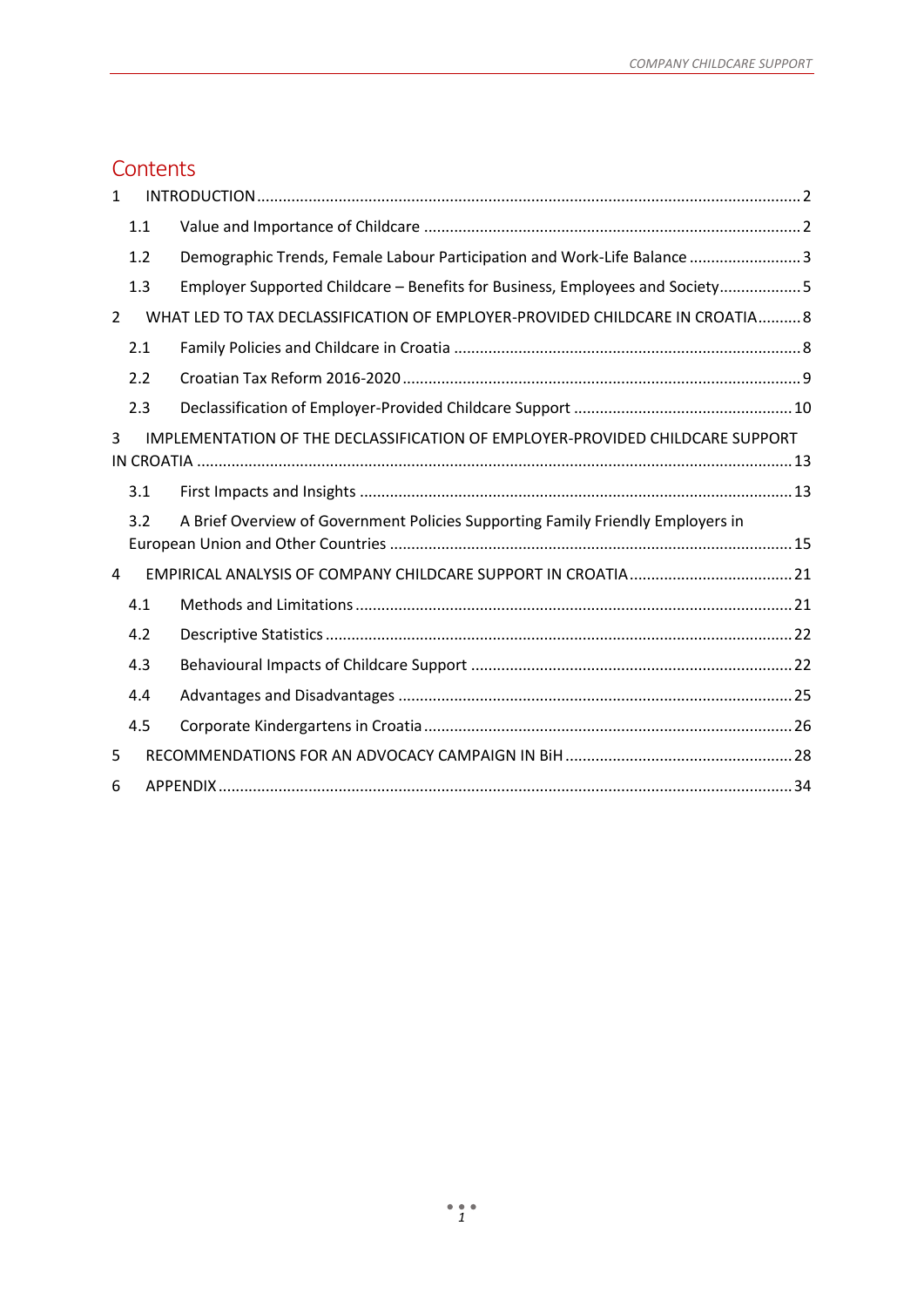# <span id="page-2-1"></span>1 INTRODUCTION

Demand for various forms of early childhood education and care (ECEC, or "childcare") services is growing worldwide. On average in EU countries, more than 30% of children under the age of three and almost 90% of children aged 3-5 attend ECEC [\(OECD, 2020\)](http://www.oecd.org/els/family/database.htm). However, **parents often do not have access to viable childcare solutions that are aligned with their business commitments, needs, values, income, or working hours.** As a result, women as the most common primary caregivers, do not have a good predisposition to enter the workforce or those who are employed are forced to leave in order to be able to perform unpaid childcare at home. Accordingly, more and more countries are designing and implementing policies that require and / or facilitate companies to support childcare for their employees.

## <span id="page-2-0"></span>1.1 Value and Importance of Childcare

The availability of good quality, accessible and affordable childcare is **one of the basic pillars of family-friendly policies**. It is a win-win solution for all involved:

- − improves physical and cognitive abilities for *children*;
- − increases employment opportunities, especially for *women*;
- − boosts *employee* productivity and job satisfaction, and accordingly the profit for *business*;
- − embraces the socio-economic well-being of the *community*.

However, it should be borne in mind that childcare is not just an issue for women. Both men and women need childcare opportunities and options to successfully keep a job, increase their productivity, or find a new job. In this way, benefits are established to have a positive effect on the community, business and the whole economy. According to UNICEF, quality and affordable childcare yields a triple dividend – adequate child development, women's empowerment and economic development [\(UNICEF\)](https://www.unicef.org/sites/default/files/2019-07/UNICEF-Childcare%20-Family-Friendly-Policies-2019.pdf). The OECD also recognizes that high quality childcare brings many socio-economic benefits, thus contributing to protection from poverty, equality of opportunity, and the positive development and well-being of children. When and where possible, **states should increase investment in childcare options, and carefully and comprehensively design targeted support measures** to reach as many parents as possible who need such support the most. These are primarily disadvantaged families, i.e. those with lower incomes, who should be given the option of additional childcare support.

Together with governments, the private sector must also 'immerse' itself in the issue and understand the benefits and value of employer-provided childcare in a more comprehensive approach. Namely, the **private sector should view childcare options as an investment**, not just as mere compliance or through a hoop of corporate social responsibility practices. Therefore, it is necessary to continuously work on educating all parties involved, in order to emphasize the importance and benefits of employer-supported childcare.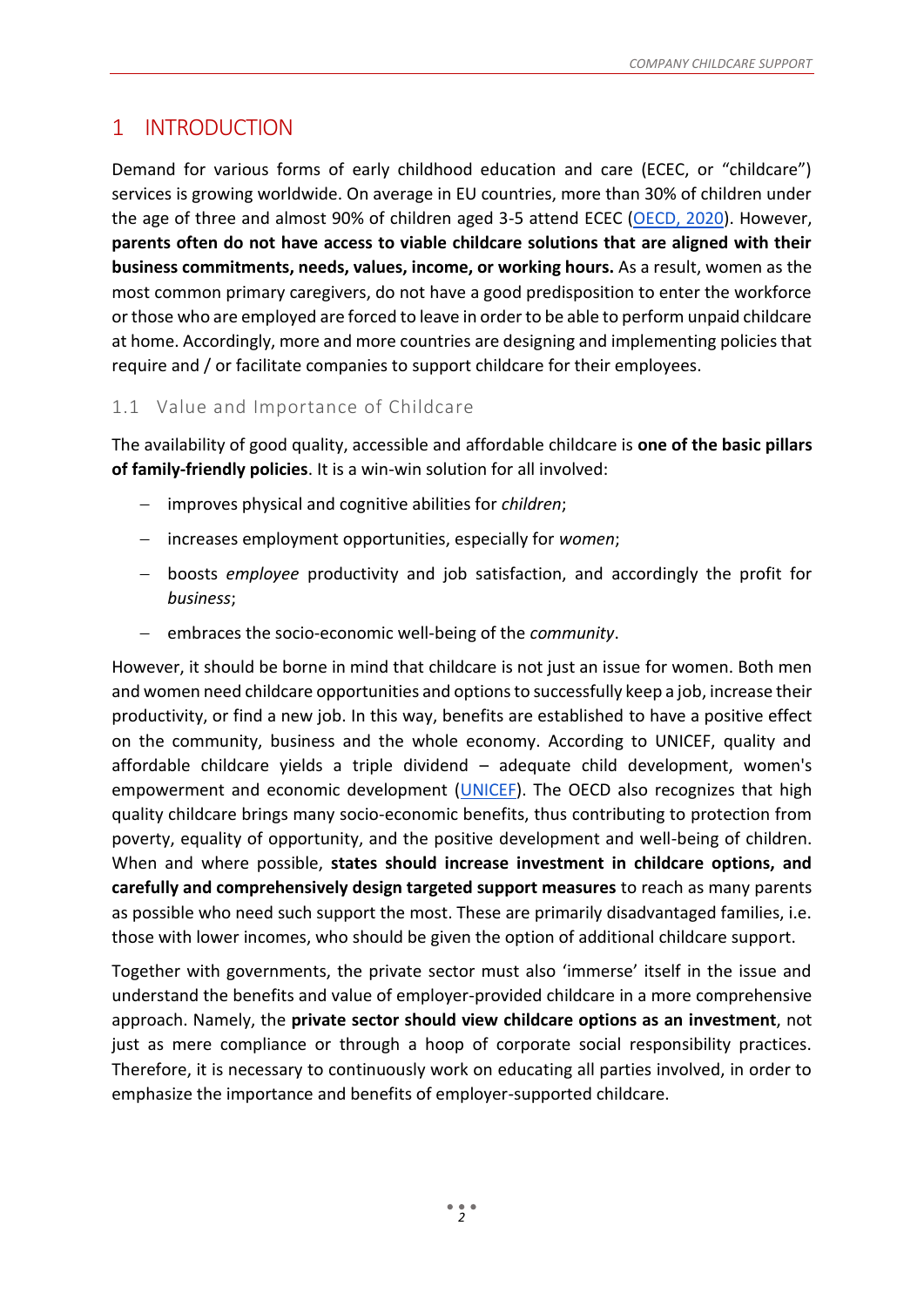## <span id="page-3-0"></span>1.2 Demographic Trends, Female Labour Participation and Work-Life Balance

In order to successfully implement economic policies, it is necessary to monitor and investigate the development and structure of the population and carefully plan. Observing the latest demographic trends, the pronounced process is **aging**, which particularly affects Central and Eastern Europe, the Western Balkans and Russia, but also Western Europe [\(Bussolo, Koettl-Brodmann and Sinnott, 2015\)](https://documents.worldbank.org/en/publication/documents-reports/documentdetail/647461467997250805/golden-aging-prospects-for-healthy-active-and-prosperous-aging-in-europe-and-central-asia). As a consequence of the decline in fertility and mortality and the aging of the baby-boom generation, the share of the elderly population in the total number is increasing. With pronounced labour force emigration in some countries, there is a **strong pressure on the health and pension system, i.e. the sustainability of public finances, and the economic development of countries is partially slowed down** [\(Bloom,](https://www.nber.org/papers/w8685)  [Canning and Sevilla, 2001;](https://www.nber.org/papers/w8685) [Bussolo, Koettl-Brodmann and Sinnott, 2015\)](https://documents.worldbank.org/en/publication/documents-reports/documentdetail/647461467997250805/golden-aging-prospects-for-healthy-active-and-prosperous-aging-in-europe-and-central-asia). While the countries of Western Europe are dealing more successfully with aging, due to the demographic dividend<sup>1</sup>, Eastern Europe is in a more challenging position. Mortality rates remained high in the East, fertility steadily declined, and policies was poorly managed.

Fertility, i.e. the number of children per woman during the fertile period, is one of the most common indicators monitored by demographers, and is closely linked to family policy. The replacement fertility rate (an average of 2.1 children per woman) is no longer present in most developed countries in recent decades, as an expected consequence of the demographic transition [\(Bloom, Canning, & Sevilla, 2001;](https://www.nber.org/papers/w8685) [Werding, 2014\)](https://www.demographic-research.org/volumes/vol30/8/default.htm). In the EU, the total fertility rate has been declining since the 1970s, but is not the same in all countries, and the average for the EU 28 in 2018 was 1.56. However, a fertility rate of 1.5 according to McDonald [\(2006\)](https://www.jstor.org/stable/23025484) means economic sustainability along with immigration and labour market adjustments. **While in most EU countries fertility has been declining since the 1970s, in Central and Eastern Europe the decline began in the 1990s** [\(Basten and Frejka, 2015\)](https://www.comparativepopulationstudies.de/index.php/CPoS/article/view/212). Some reasons for the decrease in fertility can be attributed to delayed births, but there are no clear indications whether the delay has indeed had a quantitative effect on the number of children born or only affects the timing of birth [\(Letablier et al., 2009\)](https://ec.europa.eu/social/BlobServlet?docId=2268&langId=en).

One of the consequences of lower fertility rates is the declining number of family members. There are few large families with three or four children, while families with one child are dominant in Central, Southern, and Eastern Europe [\(Letablier et al., 2009\)](https://ec.europa.eu/social/BlobServlet?docId=2268&langId=en). There are more and more families without children, which is often correlated with women's higher education. In addition, the availability of contraception and (legal) abortions have a certain impact on fertility.

Most of the reasons mentioned for the decline in the fertility rate below the replacement rate are cited in the literature as the second demographic transition, characterized by individualization, more illegitimate children, higher divorce rates, and fewer marriages ( $Van$ 

**.** 

 $1$  In the process of demographic transition – the reduction of mortality and fertility, which is not harmonized and leads to population growth as fertility begins to decline after mortality declines – there is a time lag, the socalled demographic dividend. This means the maximum utilization of the baby-boom generation at their working age, allowing the economy to grow as much as possible and more easily withstand the unfavourable ratio of active and inactive population when that generation retires.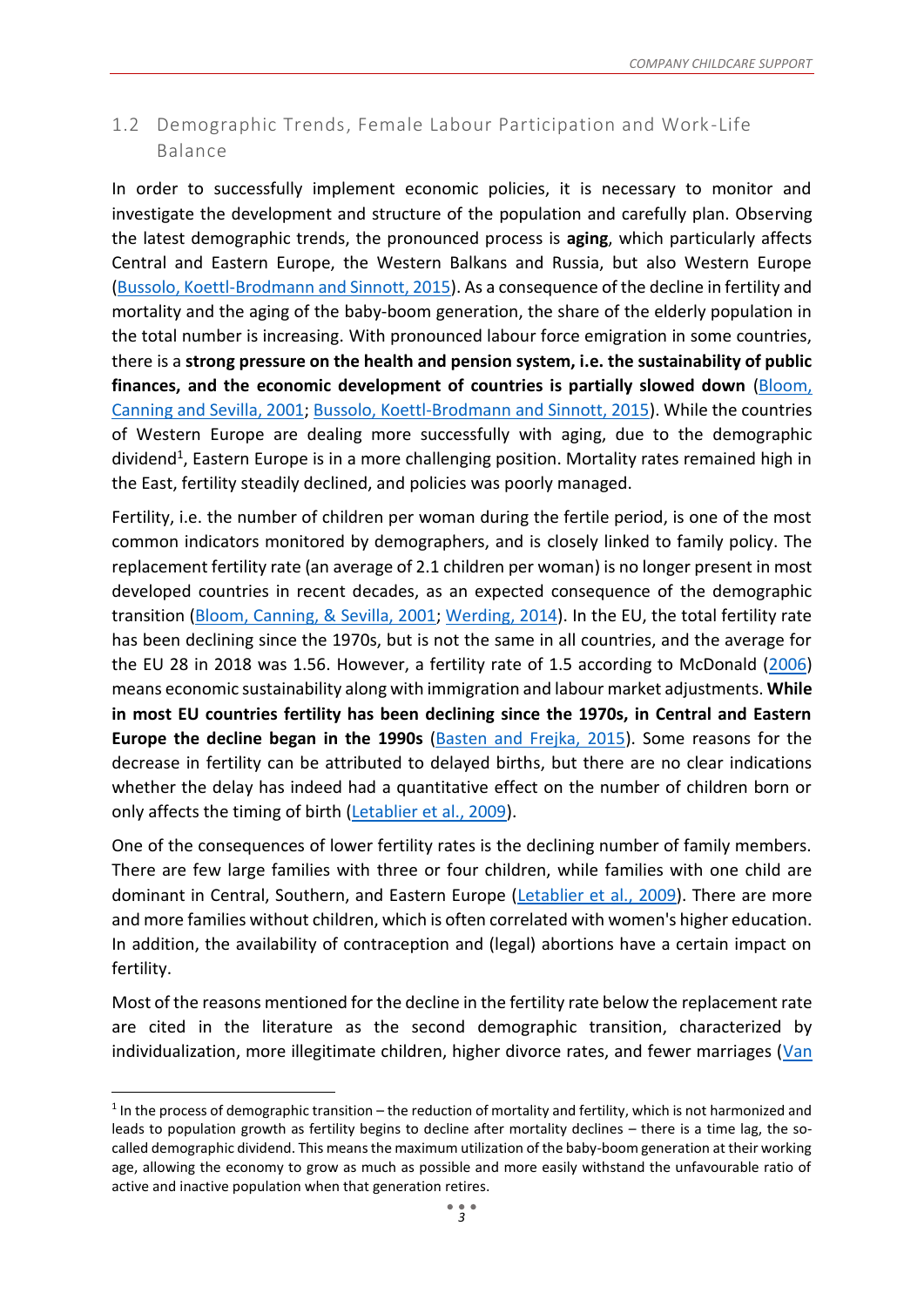[De Kaa, 1987\)](https://estvitalesydemografia.files.wordpress.com/2013/04/europec2b4s-second-demographic-transition.pdf). However, in the new EU member states (including Croatia), factors contributing to low fertility rates include precarious work, atypical working hours and similar economic factors, particularly pronounced during the recent financial crisis [\(Akrap, 2005;](http://www.hcjz.hr/old/clanak.php?id=12441) [Basten and Frejka, 2015;](https://www.comparativepopulationstudies.de/index.php/CPoS/article/view/212) [Čipin and Međimurec, 2017](https://hrcak.srce.hr/192425)).

Bonoli [\(2008\)](https://doi.org/10.1177%2F0958928707081074) explored how fertility determinants have changed, i.e. whether the effects of **female employment rates, kindergarten availability, and child benefits** are more important today than previously surveyed urbanization rates, non-agricultural employment rates, and highly educated women rates (so-called old determinants). Although the old determinants, for Switzerland, are still significant, the availability of kindergartens and child benefits are also important.

Family policy has limited effect on fertility and there is no consensus on whether some measures can indeed increase the number of children born or only affect the moment someone will give birth [\(Stropnik, 1995;](http://www.rsp.hr/ojs2/index.php/rsp/article/view/516) [Hoem, Prskawetz and Neyer, 2001;](https://doi.org/10.1080/00324720127700) [Gauthier, 2007;](https://link.springer.com/article/10.1007/s11113-007-9033-x) [Adda, Dustmann and Stevens, 2017\)](https://www.journals.uchicago.edu/doi/abs/10.1086/690952). **But if there were no family policy measures** such as cash benefits, which help parents cope with the costs of their children and thus act on the gap between the achieved and desired number of children, **fertility might be even lower** [\(Stropnik, 1995\)](http://www.rsp.hr/ojs2/index.php/rsp/article/view/516).

Caring for children, in addition to financial expenses requires parental time. This is a special challenge for all **women who need to balance their role as a mother and an employee**. Given that there is an increasing trend that higher employment of women is accompanied by a higher fertility rate, it is clear how important family policy measures are to support this balance. In achieving this goal, in addition to financial support, the time dimension of maternity and parental leave and the offer of childcare facilities such as kindergartens also play an important role. In this context, **employers' engagements and attitude towards childcare solutions matter, as they can make it easier for parents to take care of their children**. Flexible working hours, working from home, part-time work, childcare leaves, and many other benefits will allow employers to retain and satisfy employees.

Partly because of their biological role, **mothers have higher indirect costs of caring for their children**. Main costs are lost earnings due to changes in their labour supply: interruptions due to maternity leave, part-time work and difficult career advancement due to time spent with children, which leads to loss of work skills. Given the limitations due to childcare, women often choose lower paid occupations such as teachers, nurses, cashiers, etc. This all leads to a **pay gap between women and men**, most pronounced for women aged 27–38. Fertility alone is responsible for a third of the overall gap [\(Adda, Dustmann, & Stevens, 2017\)](https://www.journals.uchicago.edu/doi/abs/10.1086/690952). Abendroth, Huffman, and Treas [\(2014](https://doi.org/10.1177%2F0003122414545986)) state that the greatest negative impact on a mother's salary compared to women without children is brought about by the first child and the transition to part-time work. With the increase in birth parity, the penalty per child is somewhat lower, but the career path of mothers does not recover compared to women without children. Such indirect costs of children, with the lower value of a large number of children, to some extent contribute to the declining number of large families with three or more children, at least in Croatia and Austria [\(Hoem, Prskawetz and Neyer, 2001;](https://doi.org/10.1080/00324720127700) [Čipin and](https://hrcak.srce.hr/192425)  [Međimurec, 2017](https://hrcak.srce.hr/192425)).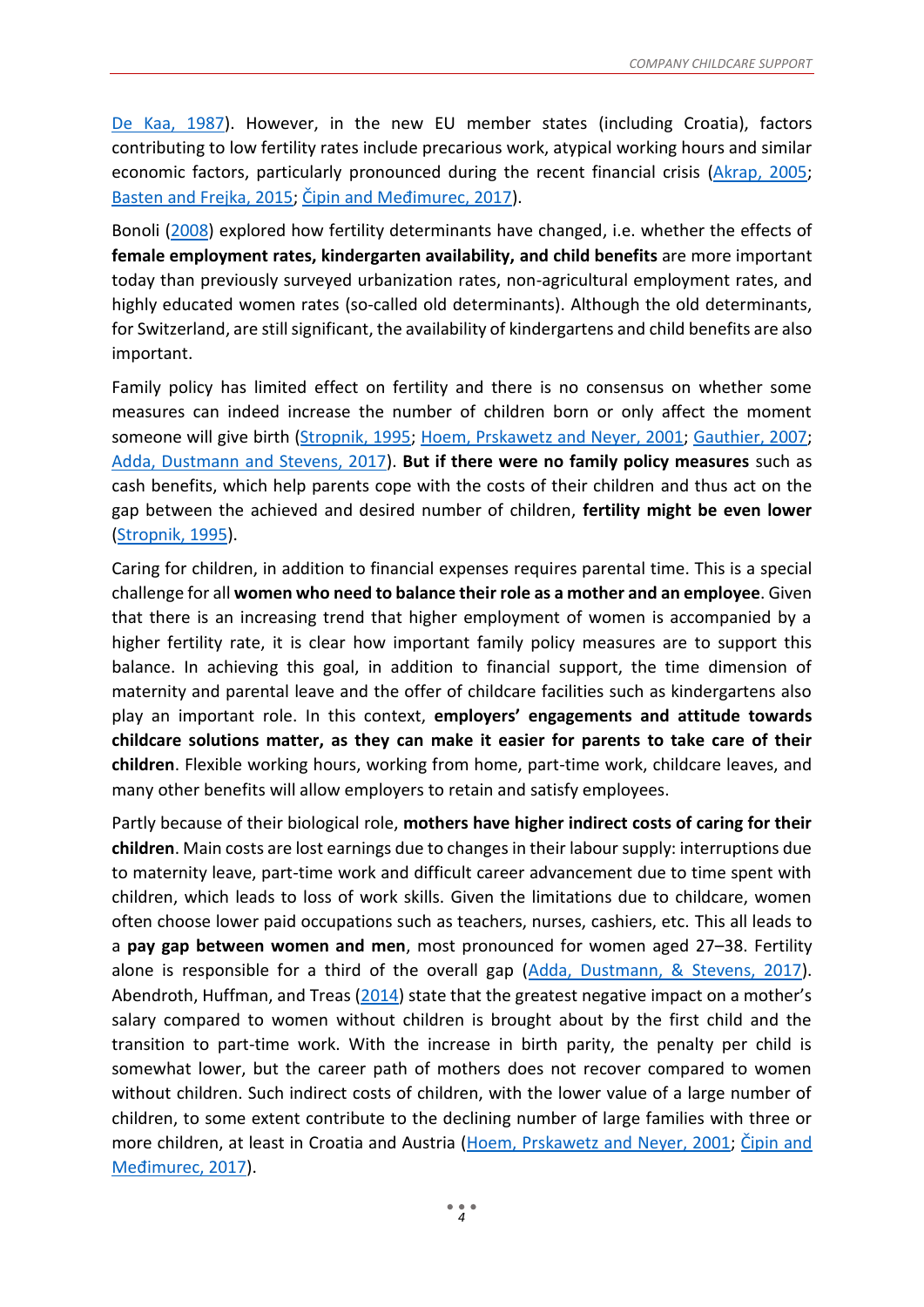Affordable and quality preschool care is necessary for families, as it has the greatest positive effects on children's development. The importance of such institutions is also reflected in **EU guidelines such as the Barcelona objectives**, which require the inclusion of 33% of children of nursery age and 90% of kindergarten age in early and preschool care institutions [\(European](https://ec.europa.eu/info/sites/info/files/bcn_objectives-report2018_web_en.pdf)  [Commission, 2018\)](https://ec.europa.eu/info/sites/info/files/bcn_objectives-report2018_web_en.pdf). Although there is no consensus on the age at which children are best placed in ECEC facilities, long-term positive effects on children's cognitive and social development are evident until college age [\(Bradshaw et al., 1993;](http://journals.sagepub.com/doi/10.1177/095892879300300402) [Cameron and Heckman,](http://www.nber.org/papers/w7249)  [1999;](http://www.nber.org/papers/w7249) [Sylva et al., 2004\)](http://discovery.ucl.ac.uk/10005308/1/EPPE12Sylva2004Effective.pdf). The availability of such institutions has the effect of increasing the labour supply of parents, which in the long run also means higher tax revenues (Goux and [Maurin, 2008\)](http://www.cepremap.fr/depot/docweb/docweb0807_en.pdf), thus justifying investments in the availability and quality of such institutions. In addition to formal care, informal care is also important to parents, which is usually provided by family members, and can also have a positive effect on parental employment.

## <span id="page-5-0"></span>1.3 Employer Supported Childcare – Benefits for Business, Employees and Society

More and more countries are encouraging companies to support childcare. Given the growing investment in ECEC solutions worldwide, it is necessary to list the employer-supported childcare benefits for all parties involved. The International Finance Corporation (IFC) - a member of the World Bank Group - summarizes this in a simple way, showing the benefits for children, employees, business and society (Figure 1).

As Figure 1 shows, there are numerous benefits to employer-provided childcare. When it comes to **business**, childcare is associated with increased employee loyalty (reduced employee turnover), greater job satisfaction, and reduced absenteeism. The costs of replacing an employee and training a new one can be extremely high, ranging from 90 to 200% of annual salary [\(Allen, 2008\)](https://www.shrm.org/hr-today/trends-and-forecasting/special-reports-and-expert-views/Documents/Retaining-Talent.pdf). Childcare plays an important role in reducing short-term absences. According to one U.S. survey, 30% of employed parents faced childcare arrangement difficulties, which were reflected in their productivity and focus on work, delays, and unplanned absences from work [\(Bond, Galinsky, and Swanberg, 1998\)](https://link.springer.com/article/10.1023/A:1016630229628). On average, absenteeism costs U.S. employers roughly an additional USD 2,660 per shift worker each year [\(Circadian, 2014\)](https://www.circadian.com/blog/item/43-shift-work-absenteeism-the-bottom-line-killer.html). Accordingly, taking certain steps toward developing better childcare arrangements and generally investing in childcare solutions can lead to significant cost savings for employers [\(IFC, 2013](https://ppp.worldbank.org/public-private-partnership/sites/ppp.worldbank.org/files/documents/Global_InvestinginWomensEmployment.pdf)[;](https://www.ilo.org/wcmsp5/groups/public/@dgreports/@dcomm/@publ/documents/publication/wcms_110397.pdf) [Hein and Cassirer, 2010\)](https://www.ilo.org/wcmsp5/groups/public/@dgreports/@dcomm/@publ/documents/publication/wcms_110397.pdf).

On the other hand, companies that provide childcare options gain a better image and reputation as a family-friendly company, and in that sense are more open to the market, which makes it easier for them to attract competent and talented employees, investors and buyers. Achieving a positive reputation can help firms more easily access new markets that have high corporate social responsibility (CSR) benchmarks [\(Burud and Tumolo, 2004](https://www.jstor.org/stable/4166189?seq=1)[;](http://s3.amazonaws.com/mildredwarner.org/attachments/000/000/074/original/154-21008542.pdf) [Shellenback, 2004\)](http://s3.amazonaws.com/mildredwarner.org/attachments/000/000/074/original/154-21008542.pdf).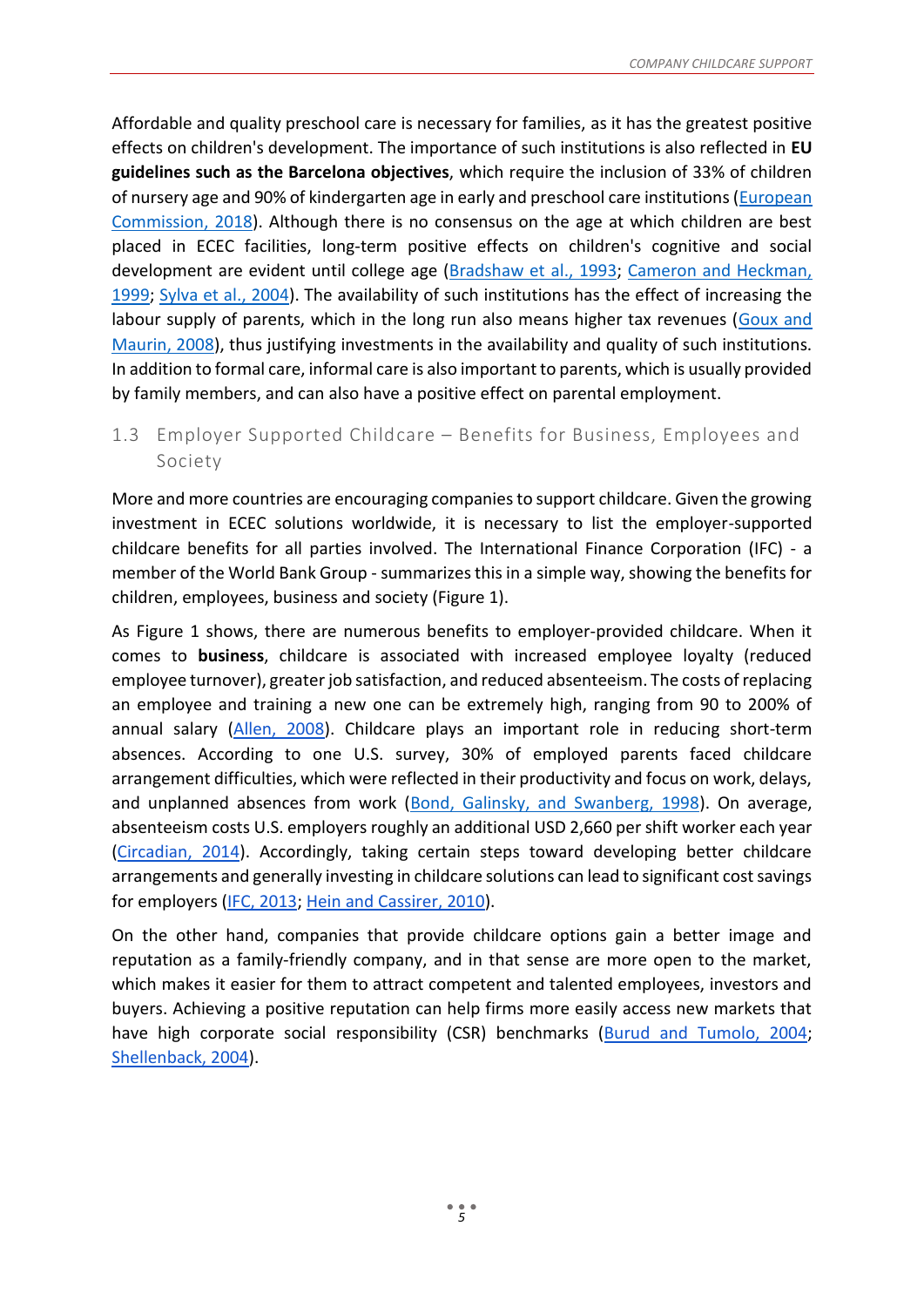*Figure 1* Benefits of employer-supported childcare for children, employees, business and society

| <b>CHILDREN</b>                                                             | <b>EMPLOYEES (PARENTS)</b>                                                                              |  |
|-----------------------------------------------------------------------------|---------------------------------------------------------------------------------------------------------|--|
| Improves mental, physical, social and                                       | <b>Strengthens work-life balance</b>                                                                    |  |
| emotional development                                                       | <b>Supports gender equality</b><br><b>Gives flexibility (possibility to choose</b><br>better paid jobs) |  |
| <b>Enhances school readiness, completion,</b>                               |                                                                                                         |  |
| and achievement                                                             |                                                                                                         |  |
| <b>Supports the development in later</b>                                    | <b>Embraces the mental, physical</b>                                                                    |  |
| adulthood                                                                   | and emotional well-being of the                                                                         |  |
|                                                                             | <b>Employer-</b><br>parents                                                                             |  |
|                                                                             | supported                                                                                               |  |
| <b>BUSINESS</b>                                                             | childcare<br><b>SOCIETY</b>                                                                             |  |
| <b>Strengthens recruitment</b>                                              | <b>Boosts human capital</b>                                                                             |  |
| <b>Embraces diversity &amp; equality</b>                                    | <b>Saves health care costs</b>                                                                          |  |
| Contributes to a better company image and<br>reputation                     | <b>Strengthens socio-economic growth</b><br>and development                                             |  |
| Increases competence & productivity<br>Improves loyalty and staff retention | Improves general productivity &<br>residents' income                                                    |  |
|                                                                             |                                                                                                         |  |

#### Source: IFC [\(2019\)](https://www.ifc.org/wps/wcm/connect/topics_ext_content/ifc_external_corporate_site/gender+at+ifc/resources/guide+for+employer-supported+childcare)

From an **employee** perspective, childcare brings benefits to both women and men, allowing them to easier find a new job. With childcare solutions available, the representation of women in the total workforce is increasing, allowing them to better sustain their careers. Men have the opportunity to improve their caregiving roles, which contributes to the reduction and redistribution of unpaid work and care among both women and men. In a tone context, women have many more opportunities to engage in paid work, which can have a significant impact on increasing workforce diversity and family income. Because women around the world are less represented than men in leadership positions, quality childcare opportunities can contribute to women's career development, signalling that parenting is not necessarily a barrier to career advancement. Numerous studies have shown that gender diversity, i.e. the absence of underrepresentation, in corporate leadership positions contributes to better financial and team performance of the company, innovation and employee retention (Hunt, [Layton, and Prince, 2015](https://www.mckinsey.com/business-functions/organization/our-insights/why-diversity-matters)[;](https://www.tandfonline.com/doi/abs/10.5172/impp.2013.15.2.149) [Diaz-Garcia, Gonzalez-Moreno, and Saez-Martinez , 2013](https://www.tandfonline.com/doi/abs/10.5172/impp.2013.15.2.149)[;](https://ppp.worldbank.org/public-private-partnership/sites/ppp.worldbank.org/files/documents/Global_InvestinginWomensEmployment.pdf) [IFC, 2013](https://ppp.worldbank.org/public-private-partnership/sites/ppp.worldbank.org/files/documents/Global_InvestinginWomensEmployment.pdf)[;](https://journals.sagepub.com/doi/abs/10.1177/000312240907400203) [Herring, 2009\)](https://journals.sagepub.com/doi/abs/10.1177/000312240907400203).

Additionally, on-site childcare seems to be very important to today's working-age adults. Namely, over 60% of millennials and half of respondents over the age of 45 emphasize the importance of the availability of on-site childcare in companies (more in th[e](https://www.ey.com/Publication/vwLUAssets/Global_generations_study/$FILE/EY-global-generations-a-global-study-on-work-life-challenges-across-generations.pdf) [EY survey, 2015\)](https://www.ey.com/Publication/vwLUAssets/Global_generations_study/$FILE/EY-global-generations-a-global-study-on-work-life-challenges-across-generations.pdf). Employee benefits are numerous. Adequate childcare arrangements have been shown to increase employee focus, concentration, productivity, and motivation. When there are no quality childcare solutions, employees are concerned about the well-being of their children, which is why their concentration and productivity at work suffer [\(IFC, 2017\)](https://www.ifc.org/wps/wcm/connect/cd79e230-3ee2-46ae-adc5-e54d3d649f31/01817+WB+Childcare+Report_FinalWeb3.pdf?MOD=AJPERES&CVID=lXu9vP-).

Early childhood education and care embraces the proper growth and **children's** mental, physical and emotional development, and better prepares them for adulthood and lifelong learning. Quality childcare creates a key foundation for school success and future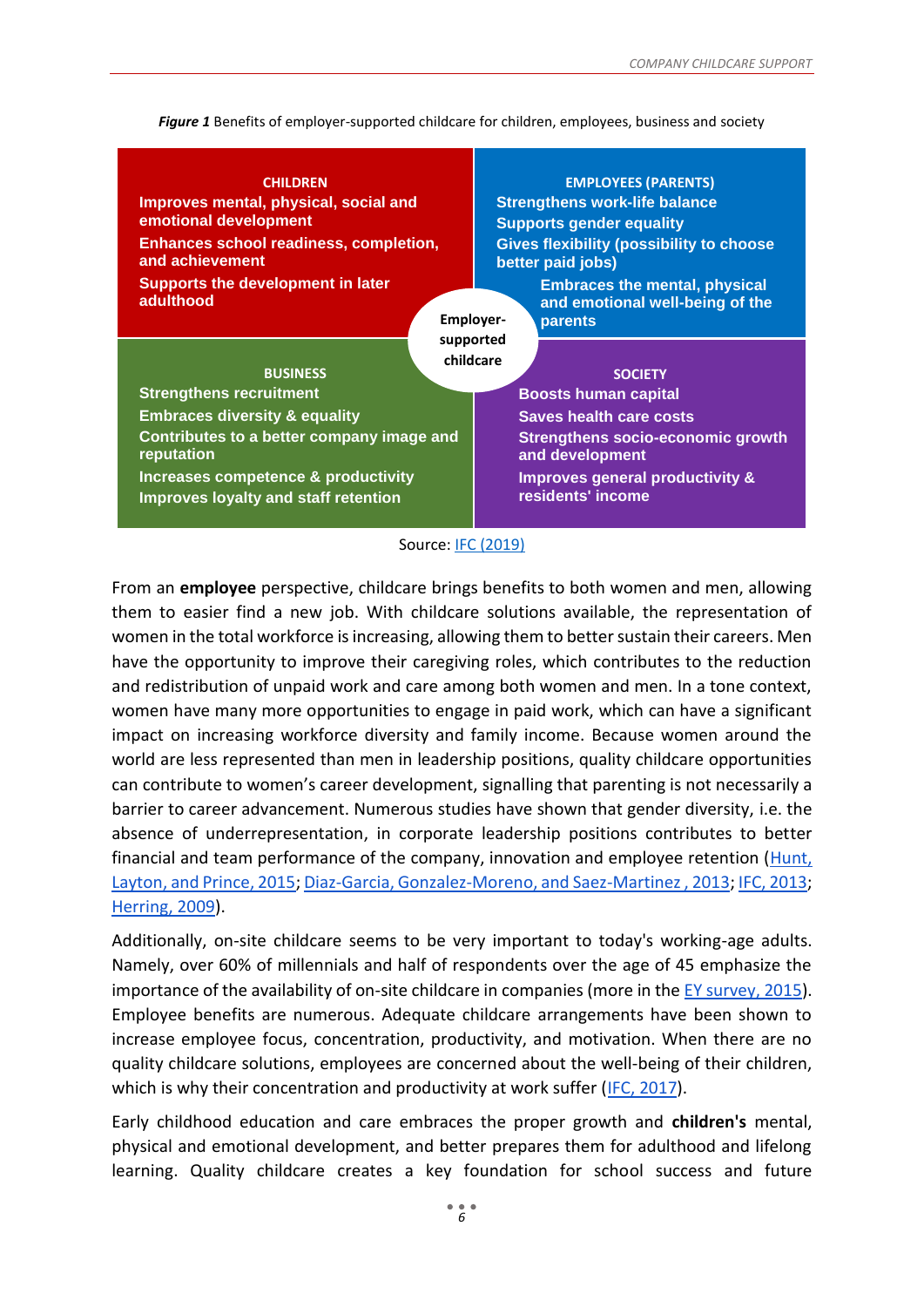productivity. Neuroscientists have found that the human brain develops most by the age of six, partly genetically and partly through observation and the environment [\(Black et al., 2017\)](https://www.thelancet.com/journals/lancet/article/PIIS0140-6736(16)31389-7/fulltext). Accordingly, the World Health Organization (WHO), the World Bank and the United Nations Children's Fund (UNICEF) have introduced Nurturing Care Framework with five key dimensions to ensure for children: good health, proper nutrition, responsive and compassionate caregiving, safety and reliability, and well-established opportunities for early learning. This is why quality childcare arrangements at an early age of a child's development are extremely important, as a child's brain is highly responsive to the emotional, physical, and social environment. Such quality programs enable the comprehensive development of the individual, which is reflected in later life in a way that the individual realizes his full potential [\(Berlinski and Schady, 2016](https://publications.iadb.org/en/early-years-child-well-being-and-role-public-policy)[;](https://documents.worldbank.org/en/publication/documents-reports/documentdetail/876341468282254381/expanding-opportunities-for-the-next-generation-early-childhood-development-in-the-middle-east-and-north-africa) [El-Kogali and Krafft, 2015\)](https://documents.worldbank.org/en/publication/documents-reports/documentdetail/876341468282254381/expanding-opportunities-for-the-next-generation-early-childhood-development-in-the-middle-east-and-north-africa).

All of these benefits also have an impact on **society** as a whole, developing human capital and equality of opportunity, creating a strong foundation for a strengthened future workforce, thus reducing the costs to taxpayers and governments [\(IFC, 2017\)](https://www.ifc.org/wps/wcm/connect/da7fbf72-e4d9-4334-955f-671a104877a7/201911-A-guide-for-employer-supported-childcare.pdf?MOD=AJPERES&CVID=mVHadh3). Some employers are even joining forces to design the best possible childcare and educational programs, arrangements, opportunities and infrastructure, to ensure a quality workforce they can rely on in the uncertain future [\(Stevens, 2017;](https://www.uschamberfoundation.org/sites/default/files/Workforce%20of%20Today%20Workforce%20of%20Tomorrow%20Report.pdf) [Watson, Frank, and Krumpos, 2017\)](https://www.readynationinternational.org/documents/5). Employers who recognize the importance of childcare and start investing in ECEC options on time in the long run contribute significantly to the overall movement and development of the business and entrepreneurial climate [\(The Urban Child Institute, 2015\)](http://www.urbanchildinstitute.org/articles/features/investments-in-early-childhood-benefit-our-entire-community). Economists point out that the return on investment in quality childcare solutions can be as high as USD 9 per USD 1 invested [\(UNICEF, 2017\)](https://www.unicef.org/publications/index_100862.html). Investing in quality childcare solutions also develops better community and public relations by supporting local socio-economic development and creating the company's image as a caring and socially sensitive employer.

The International Center for Research on Women (ICRW) points out that business benefits from employer-provided childcare are reflected in achieving the integrity and stability of the workforce, talent, skills, knowledge and overall productivity. Such benefits strengthen the well-being of the family and their income, which is why childcare solutions are considered a win-win investment for both working men and women [\(Gammage, Sultana, and Kes, 2019\)](https://www.ebrd.com/cs/Satellite?c=Content&cid=1395282416998&pagename=EBRD%2FContent%2FDownloadDocument).

There are many employer-supported childcare options. IFC highlights some of them [\(IFC,](https://www.ifc.org/wps/wcm/connect/da7fbf72-e4d9-4334-955f-671a104877a7/201911-A-guide-for-employer-supported-childcare.pdf?MOD=AJPERES&CVID=mVHadh3)  [2017\)](https://www.ifc.org/wps/wcm/connect/da7fbf72-e4d9-4334-955f-671a104877a7/201911-A-guide-for-employer-supported-childcare.pdf?MOD=AJPERES&CVID=mVHadh3):

- − on-site childcare centers (organized by the employer or others);
- − off- or near-site childcare centers (established by one or more companies);
- − childcare vouchers, subsidies, stipends, discounts, reserved seats, subscriptions to online care platforms (e.g. [Care.com](https://www.care.com/) an[d](https://www.urbansitter.com/) [UrbanSitter.com\)](https://www.urbansitter.com/);
- − back-up, after-hours, and sick child services;
- − breastfeeding support, safe transport, and other family- friendly policies.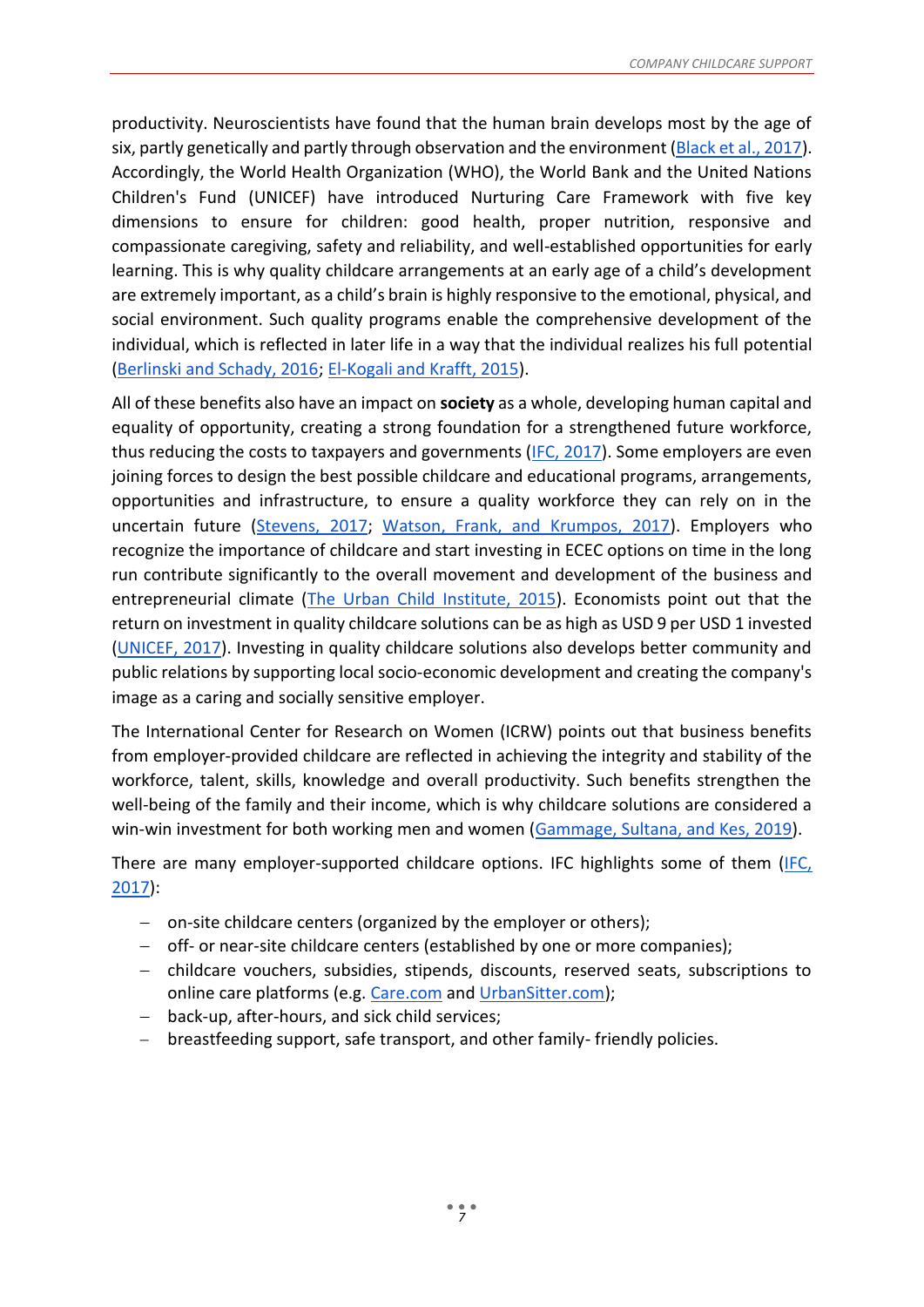# **PART A**

# <span id="page-8-1"></span>2 WHAT LED TO TAX DECLASSIFICATION OF EMPLOYER-PROVIDED CHILDCARE IN CROATIA

#### <span id="page-8-0"></span>2.1 Family Policies and Childcare in Croatia

Croatia is the newest member of the EU and one of the least economically developed members. Due to emigration and constant low fertility rates, among other things, there is a decline in population. Child poverty in Croatia is around the EU average, but female employment rate is among the lowest in the EU. Families have an important role in caring for their members, but the government provides some (relatively low) benefits and there is an insufficient number of ECEC facilities.

Croatia's family policy has changed over time. According to Puljiz [\(1994\)](http://www.rsp.hr/ojs2/index.php/rsp/article/view/580), in the time of Yugoslavia, it was "an industrial model of social policy that was harmonized with the project of socialist transformation of society." This meant that only employees (in the public sector) had benefits. The transition to a market economy brought changes, but also the negative impact of the transition and the homeland war. Today, Croatian child and parental tax-benefit policies are diverse. They include direct cash benefits such as child benefit (with pronatality supplement), tax allowances for dependent children, maternity and parental leaves, and newborn grants. Other tax-benefit policies such as guaranteed minimum benefit (in Croatian: *Zajamčena minimalna naknada*) or housing benefit are not exclusively aimed at children or parents, but their entitlement depends on the presence of children in the household. There are also other cash and in-kind benefits and subsidies provided at the local and regional government level, such as kindergarten and public transport subsidies.

Parents are initially entitled to **parental leave benefits**, which consist of maternity and parental leave. Maternity leave serves as a health measure for the mother and the new-born child, but it is also an income replacement due to absence from work. Maternity leave benefit is equal to the mother's average wage and its duration is six months. Parental leave, which can be split between both parents, enables prolonged care for the child and the amount of the benefit is limited. In addition to leave policies, new-born children and their parents are entitled to lump-sum gifts from the central and local levels of government.

**Child benefit** is a cash benefit compensation for the costs of child-rearing. The benefit eligibility is means-tested and due to the pronatality supplement the amount increases with the number of children. Besides the child benefit, there is also a **tax allowance for dependent children**, which reduces the tax liability of parents. The amount of the tax allowance increases for second and each subsequent child. Since September 2019, employers can provide nontaxable childcare support in the full amount for children of their employees. **Employers** usually provide a short, paid leave for fathers of new-borns and lump-sum gifts for parents of new-borns.

Services for families and children, primarily pre-school care facilities, did not meet the needs of families in the Yugoslav era and informal forms of care were necessary. This problem is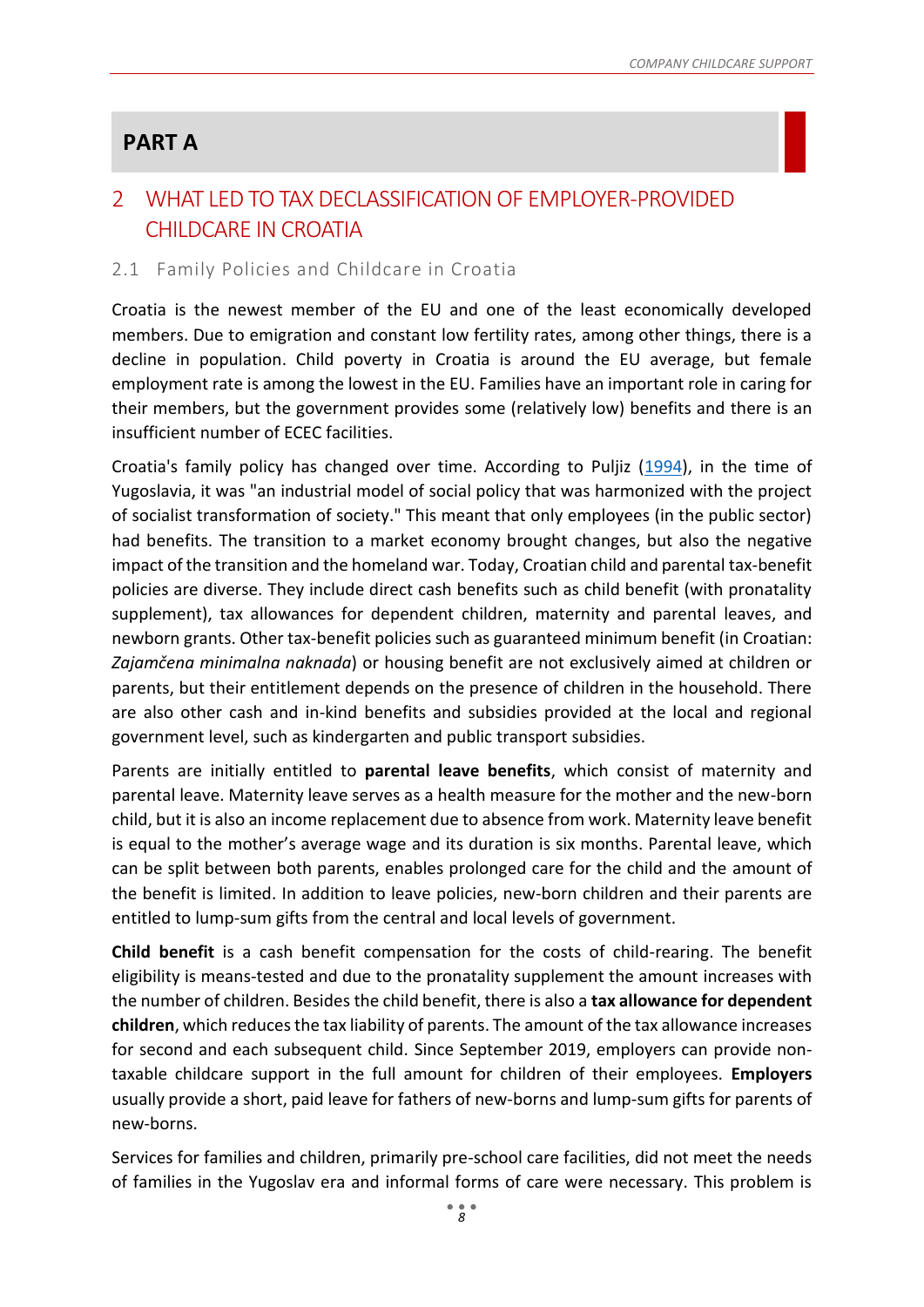maintained to this day, and **Croatia has one of the lowest rates of children in ECEC in the EU** [\(Mills et al., 2014;](http://ec.europa.eu/justice/gender-equality/files/documents/140502_gender_equality_workforce_ssr3_en.pdf) [Dobrotić, Matković and Menger, 2018](https://www.bib.irb.hr/945345)) and it will be difficult to achieve the Barcelona objectives [\(European Commission, 2018\)](https://ec.europa.eu/info/sites/info/files/bcn_objectives-report2018_web_en.pdf).

Researchers in Croatia often emphasize the lack of opportunities for flexible forms of work to reconcile business and family obligations ([Dobrotić and Laklija](http://www.rsp.hr/ojs2/index.php/rsp/article/view/799)[, 2009;](http://www.rsp.hr/ojs2/index.php/rsp/article/view/799) [Akrap and Čipin, 2011](http://hrcak.srce.hr/index.php?show=clanak&id_clanak_jezik=97825)) and the need to introduce paternity leave ([Dobrotić and Varga, 2018](https://hrcak.srce.hr/206936)).

## <span id="page-9-0"></span>2.2 Croatian Tax Reform 2016-2020

The Republic of Croatia began the transitional reform of its tax system in 1994, and completed it in 1998 with the introduction of value added tax (VAT). However, since then, on average, significant legal changes occur at least once a year in the basic tax categories(personal income tax, profit tax and VAT). The Croatian tax system is very young and can be compared mostly to the tax systems of the "new" EU member states, which is characterized by predominantly consumer orientation, a small number of tax categories and relative transparency. Due to frequent changes in the basic elements of taxation within tax categories, the **Croatian tax system can be considered extremely unstable, and it is characterized by poor tax morale and a high level of grey economy** ([Kurnoga, Šimurina and Miloš, 2017](https://www.researchgate.net/profile/Nika_Simurina/publication/320281764_ANALIZA_ODNOSA_POREZNIH_REFORMI_I_GOSPODARSKOG_RASTA_REPUBLIKE_HRVATSKE/links/59db3d1aaca27252f0390743/ANALIZA-ODNOSA-POREZNIH-REFORMI-I-GOSPODARSKOG-RASTA-REPUBLIKE-HRVATSKE.pdf)).

**The most recent reform was introduced in 2016** by the Croatian government. Based on a thorough analysis of the Croatian tax system, several goals have been identified [\(Croatian Tax](https://www.porezna-uprava.hr/Dokumenti%20vijesti/Porezna%20reforma%204.%20krug%2031%2010%202019.pdf)  [Administration\)](https://www.porezna-uprava.hr/Dokumenti%20vijesti/Porezna%20reforma%204.%20krug%2031%2010%202019.pdf):

- *1 Reduction of the overall tax burden,*
- 2 Stabile, sustainable and simple tax system,
- 3 Equitable tax system,
- 4 Simple and cost-effective tax administration, and
- 5 Greater legal certainty for taxpayers.

In the four rounds of the tax reform (January 2017, January 2018, January 2019 and September 2019/January 2020) many changes in all tax categories were introduced with the aim of reducing the tax burden of entrepreneurs and citizens [\(Croatian Government\)](https://vlada.gov.hr/UserDocsImages/Vijesti/2019/07%20srpanj/26%20srpnja/4%20krug%20poreznog%20rasterec%CC%81enja%20-%20prez%2026072019.%20%20ppt.pdf). Some of the high impact changes in the basic tax categories include the following:

- − VAT rate was reduced from 25% to 13% or 5% for some essential goods and services (medicines, books, journals, newspapers, diapers, meat, fish, eggs, etc.);
- − Profit tax rate was reduced from 20% to 18% and even further to 12% for 93% of taxpayers;
- − In the personal income tax category, some of the biggest changes include increase of personal allowance (from HRK 2,600 to HRK 4,000) and tax allowance for dependent children, new tax reliefs, increased income limit for dependent persons, etc. As a special demographic, social and economic measure, personal income tax is reduced by 100% for younger than 25, and 50% for young aged from 26 to 30 years.

In addition to these changes there were some additional alignments with EU Directives.

The general impression in the public, elaborated by Kurnoga, Šimurina and Miloš ([2017\)](https://www.researchgate.net/profile/Nika_Simurina/publication/320281764_ANALIZA_ODNOSA_POREZNIH_REFORMI_I_GOSPODARSKOG_RASTA_REPUBLIKE_HRVATSKE/links/59db3d1aaca27252f0390743/ANALIZA-ODNOSA-POREZNIH-REFORMI-I-GOSPODARSKOG-RASTA-REPUBLIKE-HRVATSKE.pdf) is that the Croatian tax system is characterized by too many reliefs, various exemptions, and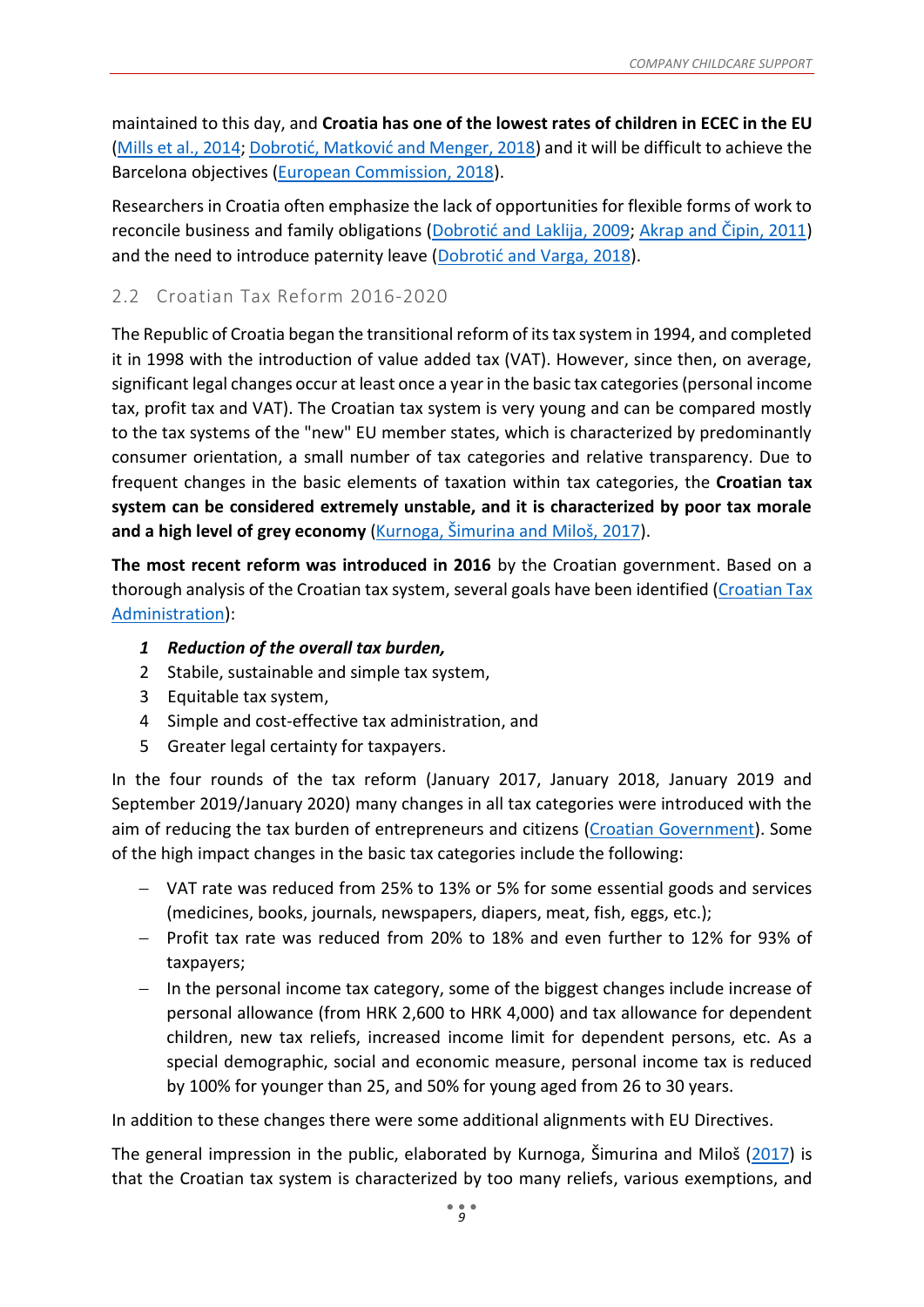high tax burden compared to neighbouring countries as well as tax instability caused by frequent changes in the tax system. The result is the lack of taxpayers' ability to cope with tax regulations, as well as their insufficient knowledge of the tax system. The high degree of tax uncertainty among entrepreneurs, results in obstacles to the development of entrepreneurship as well as the lack of domestic and foreign investment. Effective tax reform implies simplification in taxation as well as reduction of the tax burden. The ultimate goal of any tax reform is to boost the competitiveness of the economy and the economic growth of the state. The final results of the reform implemented from 2017 to 2020 will only be seen after some time.

In literature, tax reliefs (exemptions, allowances, deductions; 'porezne olakšice') as fiscal instruments are often associated with a non-transparent tax system ([Bratić, 2006](https://hrcak.srce.hr/5247); [Avram,](https://journals.sagepub.com/doi/10.1177/0958928717735061)  [2018\)](https://journals.sagepub.com/doi/10.1177/0958928717735061), because it represents the hidden government spending, compared to clearly visible expenditures on social protection. Bratić and Urban ([2006](https://hrcak.srce.hr/5248)) state that "various exemptions and tax reliefs complicate the tax system, increase the cost of tax collection and open up opportunities for tax evasion". But, in general, tax reliefs have less impact on work incentives and their take-up is higher compared to social benefits [\(Figari et al., 2007\)](https://www.researchgate.net/publication/242478418_Supporting_Families_with_Children_through_Taxes_and_Benefits). With successful monitoring and regular evaluation, the drawbacks of tax reliefs can be reduced ([Bejaković](https://bib.irb.hr/datoteka/614162.33.pdf) et [al., 2012\)](https://bib.irb.hr/datoteka/614162.33.pdf).

## <span id="page-10-0"></span>2.3 Declassification of Employer-Provided Childcare Support

As part of the 4<sup>th</sup> round of Croatian tax reform 2016-2020, from September 2019, new nontaxable income was introduced. Namely, pursuant to Article 93 of the Personal Income Tax Act of the Republic of Croatia (Official Gazette 115/16 and 106/18), the minister of finance adopted the Ordinance on amendments to the Ordinance on personal income tax with effect from 1 September 2019.

Accordingly, the new Ordinance declassifies employer-provided childcare support as a taxable non-salary benefit. This means that the employer's compensation for the costs of regular care for children of employees in preschool institutions is a non-taxable income. It should be emphasized here that additional programs that are charged separately are not considered regular childcare.

The amount of compensation for the costs of regular care of the children of employees may be covered in part or in full, i.e. up to the amount of actual expenses.

Also, according to the Ordinance, the employee to whom the employer pays compensation for the cost of regular child care is obliged to submit a statement to the employer before payment that no one else already uses the right to compensation for this cost and a copy of the invoice. The employer is obliged to keep a copy of the credentials in its business records.

The employee is required to regularly update the employer in several cases:

If the employers of each of the child's parents bear part of the incurred cost of regular child care, the employee is obliged to inform the employer about such a situation;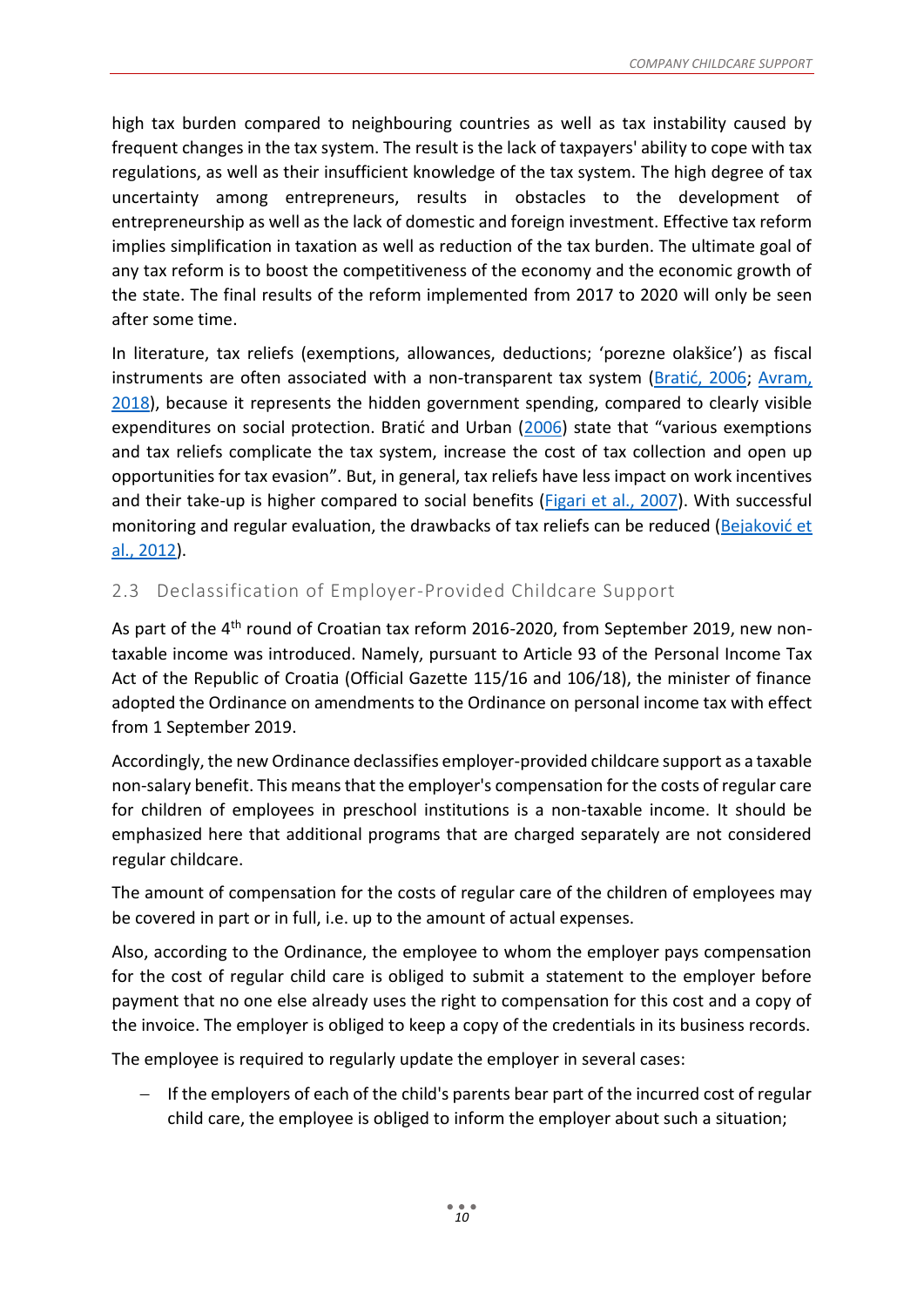− In the event of a change in the cost of regular care for the employee's children or if the employee no longer incurs the cost on that basis, the employee is obliged to inform the employer.

In short, from September 2019, the employer may reimburse the employee for the tax-free payment of the child's accommodation in a public or private kindergarten. The price of nurseries and kindergartens related to the regular care of a preschool child can be reimbursed, but not the elective programs and activities that parents opt for and pay for separately. Although this non-taxable option was introduced on September 1, the employer was able to reimburse the employee for kindergarten tax-free expenses for the entire 2019.

#### *What is all tax-free?*

A series of tax reliefs introduced in September 2019 can be perceived as an additional incentive for employers to reward their employees. Looking at the overall deductions (including from before September 2019), the employer can now 'pay' to the employee up to HRK 50,000 a year without paying tax [\(Lider\)](https://lider.media/sto-i-kako/sto-je-sve-neoporezivo-poslodavac-radaniku-moze-godisnje-isplatiti-i-35-000-kuna-a-da-se-na-to-ne-plati-porez-129756). During the year, an employer may pay an employee the following without being taxable [\(Lider\)](https://lider.media/sto-i-kako/sto-je-sve-neoporezivo-poslodavac-radaniku-moze-godisnje-isplatiti-i-35-000-kuna-a-da-se-na-to-ne-plati-porez-129756):

- − personal deduction increased to HRK 4,000 (from HRK 3,800), which means that no tax is paid on this amount;
- − up to HRK 5,000 for meal allowances;
- − up to HRK 3,000 for occasional prizes;
- − support for a newborn, which is up to 28 days of age, can be up to HRK 10,000;
- − HRK 1,750 for a separate life;
- − up to HRK 5,000 for jubilee award;
- − up to HRK 5,000 reward for work results;
- − up to HRK 2,500 in supplementary health insurance premiums;
- − payment of voluntary pension savings up to HRK 6,000, the employer thus reduces the income tax base. Also, from January 1, 2019, the payment of the pension is taxfree;
- − up to HRK 12,000 covering the actual food costs incurred according to credible documentation;
- − up to HRK 2,500 costs of catering, tourist and other services for workers' rest;
- − non-taxable amount of per diem for business trips and field work in the country;
- − accommodation costs of employees during the employment relationship on the basis of authentic documentation;
- − fees to students during dual education up to the prescribed amount;
- − the coverage of receipts that are not considered income is expanded donations (material and financial goods) from legal and natural persons, collected in humanitarian actions and publicly announced actions that have a public benefit in favour of vulnerable groups;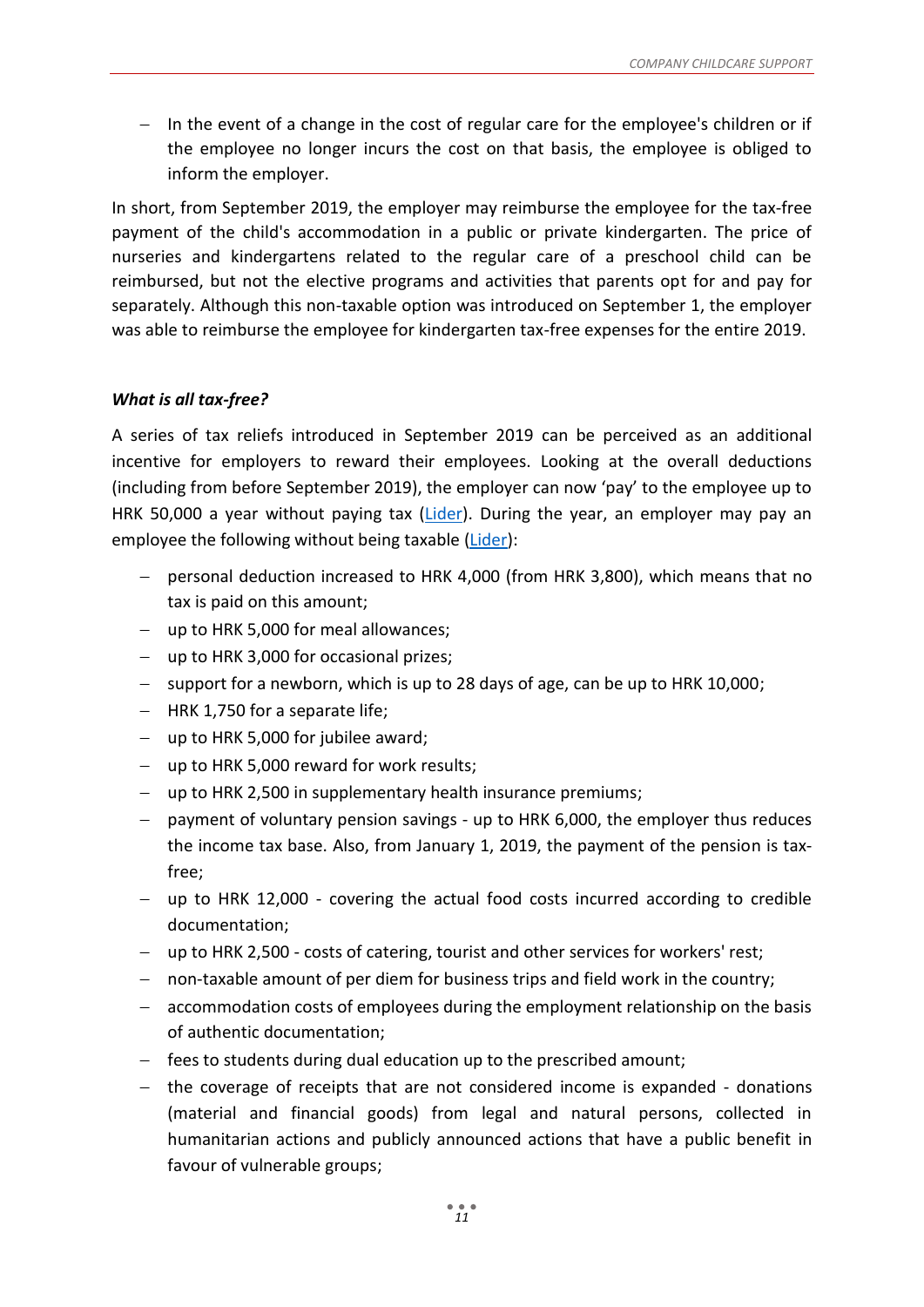− finally, the price of the kindergarten for the employee's child, but also, by reorganizing the work, the employer can make an effort to meet the needs of the employed parents.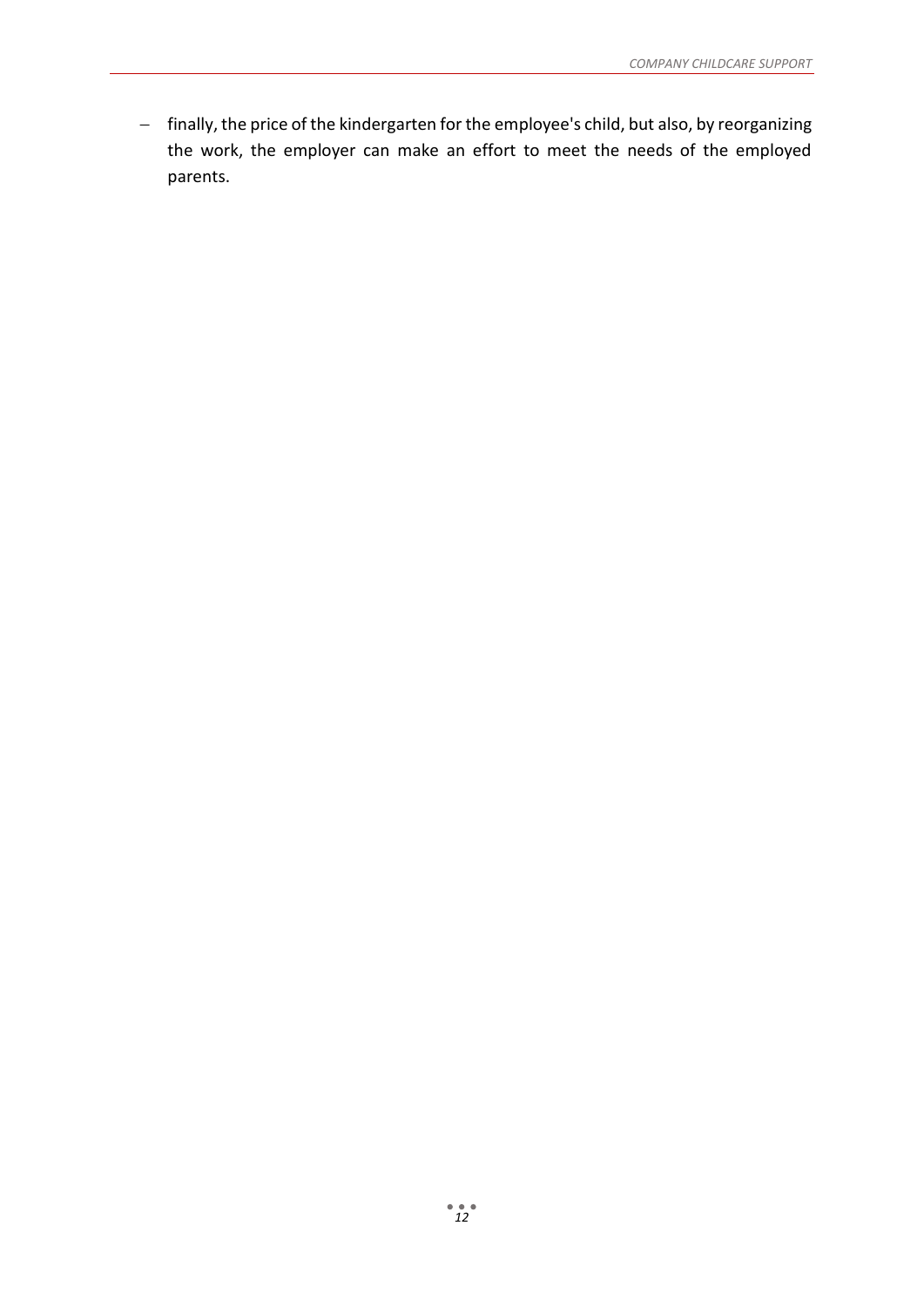# **PART B**

# <span id="page-13-0"></span>3 IMPLEMENTATION OF THE DECLASSIFICATION OF EMPLOYER-PROVIDED CHILDCARE SUPPORT IN CROATIA

## <span id="page-13-1"></span>3.1 First Impacts and Insights

Within the Ministry of Demography, Family, Youth and Social Policy (MDFYSP) of the Republic of Croatia, a **competition "Family friendly employer"** is held every year with the aim of sensitizing employers and the general public to understand the needs of working mothers and fathers, and their children. The Ministry states that most parents often find themselves in a situation where they have to choose between business and private life. For example, a child suffers from childhood illnesses and parents must resort to solutions such as hiring other adults from the family or opening sick leave to take care of the child. Therefore, employee family responsibilities sometimes come into conflict with business responsibilities. The "Family friendly employer" awards selected companies with the highest quality solutions in achieving a friendly atmosphere towards employees and their families. The participation of companies in the project and additional benefits provided by employers to employees raises awareness of the importance of the needs of society and employees, and through quality employee care programs and innovative solutions raises the quality of business.

With the introduction of tax reliefs, and also by observing the wider entrepreneurial climate in Croatia, it can be concluded that the attitude of the employers towards the business and private life of employees, work culture and trends in the workplace are slowly changing. The Minister of DFYSP says that companies in Croatia are slowly realizing that they can only progress if they develop the potential of their employees. The balance of private and business life is a great challenge for employees, and when choosing a job, workers are increasingly looking at the additional benefits they can get from employers [\(MDFYSP\)](https://mdomsp.gov.hr/vijesti-8/intervju-s-ministricom-bedekovic-uz-kvalitetnog-poslodavca-roditelj-moze-uspjesno-balansirati-izmedju-obiteljskih-obveza-i-zahtjevnog-trzista-rada/12449). For this reason, **successful companies offer more and more benefits to their employees, in order to retain them and motivate**. The Minister stresses that the public praise and media coverage of employers who can serve as an example of good practice, encourages other employers to create and implement solutions, which create a friendly and supportive environment for employees and their families.

Since tax reform is the responsibility of the Ministry of Finance of the Republic of Croatia, the Tax Administration at the Ministry of Finance keeps records on the usability of new tax relief measures. With introduced tax relief, employers now more than ever have the opportunity to show social responsibility and lead by example. Croatian Independent Software Exporters (CISEx), that bring together about 250 companies with more than six thousand employees, point out that until the introduction of tax relief, most employers did not pay kindergartens for employees' children, accommodation and meals because it was taxable as a salary, so it was simply too expensive [\(index.hr\)](https://www.index.hr/vijesti/clanak/pitali-smo-poslodavce-sto-misle-o-placanju-toplog-obroka-i-vrtica-radnicima/2113150.aspx).

Accordingly, after the introduction of the new measure, the number of companies that ensure the payment of kindergarten costs or offer arranged space for the children of employees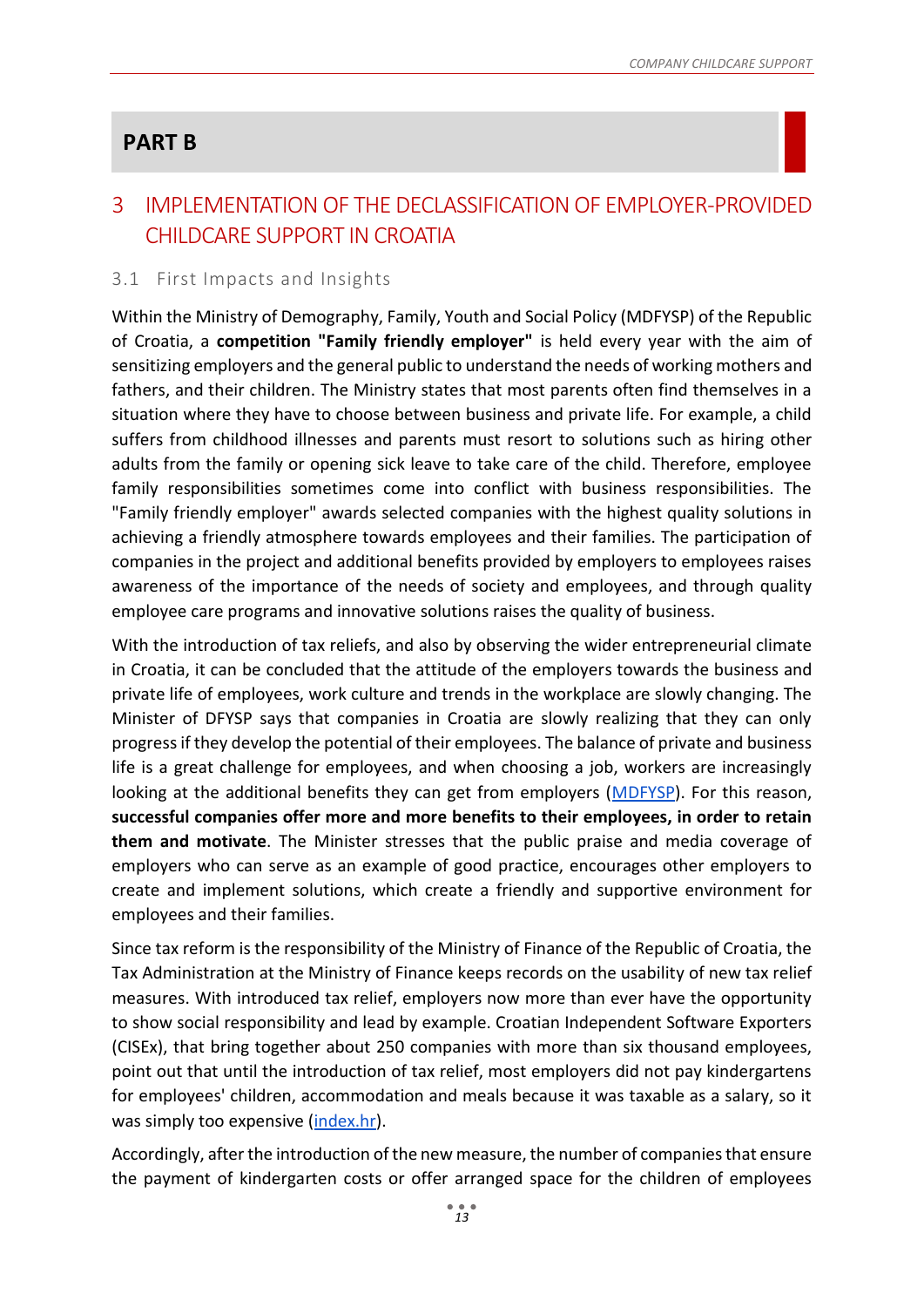within the company is growing. On 28<sup>th</sup> October 2019 there were 1,071 requests for 1,405 beneficiaries in the total amount of HRK 3,196,196.12 [\(Croatian Tax Administration\)](https://www.porezna-uprava.hr/Dokumenti%20vijesti/Porezna%20reforma%204.%20krug%2031%2010%202019.pdf). **By the end of 2019, there were 3,445 requests for 4,528 beneficiaries in the total amount of HRK 20,051,592.33.<sup>2</sup>** The number of employers, self-employed and employees who are benefiting from this measure has increased over time, after the introduction. However, their number is among the lowest compared to other tax reliefs introduced in September 2019. Facing many layoffs and an economic downturn **in the midst of the COVID-19 pandemic in 2020, it is not to be expected that their number will greatly increase in the future** because employers are struggling to cover even the statutory minimum wage**.**

Although generally satisfied with the introduction of tax reliefs, employers point out their dissatisfaction with the more comprehensive and significant labour tax cuts. Some of their **reactions after the introduction of the measures** include the following [\(index.hr\)](https://www.index.hr/vijesti/clanak/pitali-smo-poslodavce-sto-misle-o-placanju-toplog-obroka-i-vrtica-radnicima/2113150.aspx):

- − CISEx stresses that the cost to employers has not decreased. Moreover, employers are thus given the opportunity to introduce additional costs and pay workers new nontaxable payments. Administration and bureaucracy are increasing, and so are operating costs - each of these tax-free incomes requires documented accounting records. CISEx says that in the absence of significant tax and contribution relief and simplification of the tax system, this measure is encouraging, but will not be enough in the long run.
- − The Croatian Professional Accountants' Initiative says that the possibility of additional payment of non-taxable receipts is certainly commendable, but the question is how many employers will eventually be able to pay the same. They point out that selfemployed entrepreneurs could make the most of these measures, and some employers who have had such payments so far will only find it much more favourable, while small entrepreneurs could use these measures less often. The Initiative emphasizes that it would be better to relieve the burden on salaries: social insurance contributions and reduce income tax for all from 24% to 18% instead of benefits for young people up to 25 and up to 30 years of age.

**The Croatian Employers' Association (CEA)** has expressed satisfaction that some of their **demands have been met** - a proposal to treat the payment of meal allowances, accommodation, and **kindergarten as a tax-deductible expense**. They claim that many employers have so far paid a good portion of these benefits, which have so far been unnecessarily tax burdened. The CEA supports the continuation of the overall tax relief needed to significantly improve the business climate in the country [\(index.hr\)](https://www.index.hr/vijesti/clanak/pitali-smo-poslodavce-sto-misle-o-placanju-toplog-obroka-i-vrtica-radnicima/2113150.aspx).

## *What are examples of good practice?*

1

Although at this initial stage it is not possible to talk about the direct impact of tax reliefs on changing the behaviour of employers in the direction of introducing various benefits, nontaxation of such solutions certainly contributes to greater possibilities for employers. Also,

<sup>&</sup>lt;sup>2</sup> Update was requested directly from the Croatian Tax Administration. Total loss of tax revenue due to the new tax relief cannot be easily estimated due to the characteristics of the Croatian personal income tax.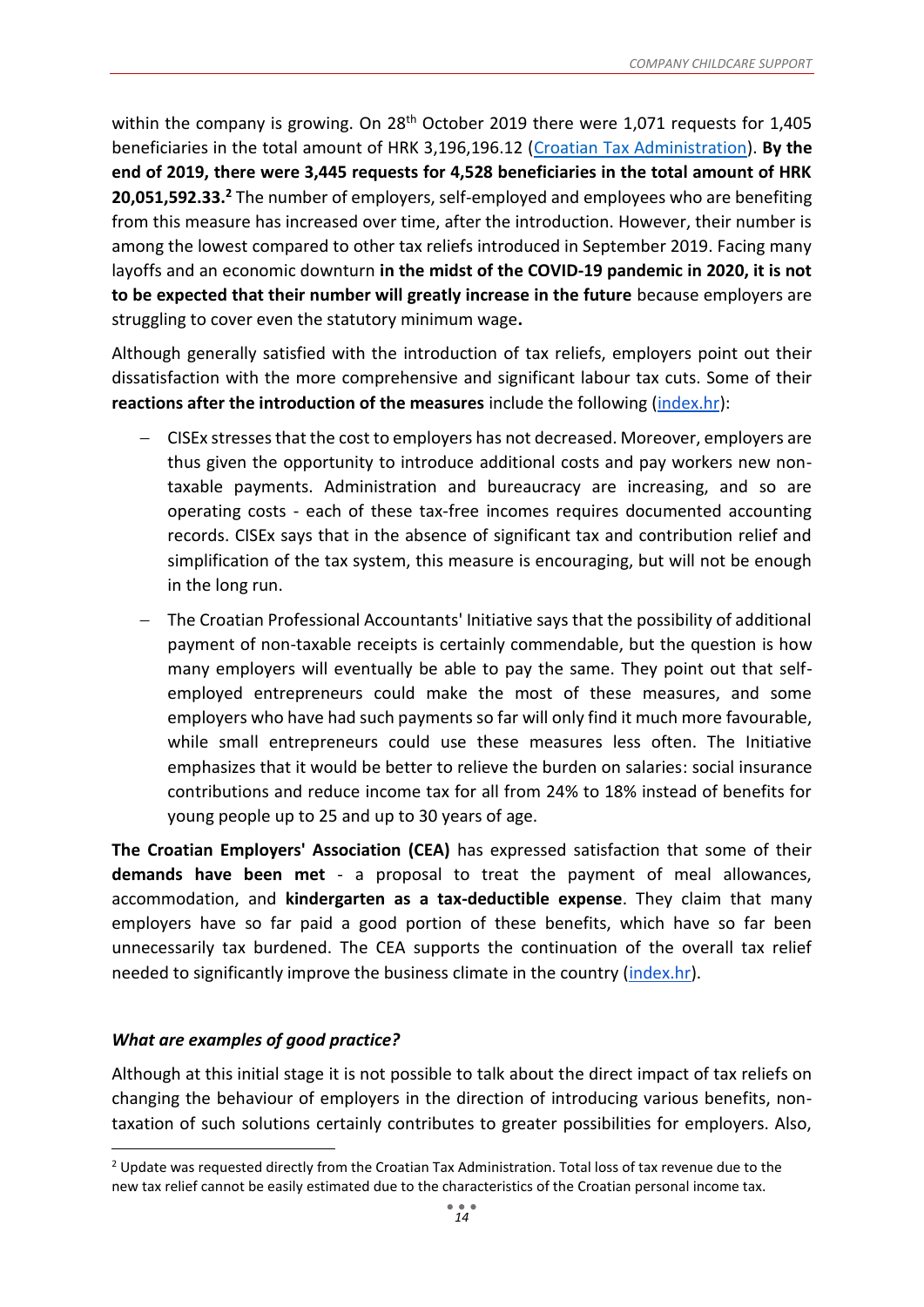one should not ignore the pressure of the media, and generally the growing public discourse about the various benefits of employers within their corporate social responsibility arrangements. Accordingly, some employers have taken a significant step to prove that they understand the needs of their employees who are parents and who, after a "regular" job, are waiting for another important one, the one at home. Through a series of changes in business practice, they have shown how it is possible to achieve good financial results, a happy and satisfied team and motivated employees who are respected and valued.

These are some of the examples by which companies have helped employee-parents and provided them with the following benefits [\(MDFYSP\)](https://mdomsp.gov.hr/vijesti-8/intervju-s-ministricom-bedekovic-uz-kvalitetnog-poslodavca-roditelj-moze-uspjesno-balansirati-izmedju-obiteljskih-obveza-i-zahtjevnog-trzista-rada/12449):

- − flexible working hours
- − work from home;
- − they are released from work on weekends and holidays;
- − provided space for employees' children;
- − financial resources for the birth of a child;
- − scholarship for children;
- − discount on the services of the company in which they are employed;
- − socializing for children and employees;
- − summer / winter holidays for employees' children;
- − paid sick leave in full, if the parent uses it because of the child;
- − help for children with severe developmental disabilities;
- − days off for prenatal examination;
- − breastfeeding breaks;
- − the right of fathers to maternity leave;
- − scholarships for the education of children of deceased employees.

In conclusion, company childcare support as a non-taxable salary benefit in Croatia has received an initial positive feedback from public, with an increasing number of employers and self-employed utilising the measure. However, the measure does not succeed to achieve all of the tax reform objectives because it increases the complexity of the tax system and tax administration. Furthermore, employers emphasize the need to decrease the high cost of salaries (mainly social insurance contributions and potential further reductions of personal income tax rates) because childcare support is, by some, viewed as a cheaper alternative for a salary raise. Potential behavioural impacts will be explored in the survey analysis.

## <span id="page-15-0"></span>3.2 A Brief Overview of Government Policies Supporting Family Friendly Employers in European Union and Other Countries

Childcare and employment are difficult to combine if both parents are employed, and even more difficult for single parents. Inflexible working conditions further increase the mismatch between family and employment. In response to this, governments may support parents with institutional childcare and various policies enabling parents to remain employed while taking care of their children. Historically, e.g. after Second World War, according to Leitner [\(2003\)](https://www.tandfonline.com/doi/abs/10.1080/1461669032000127642),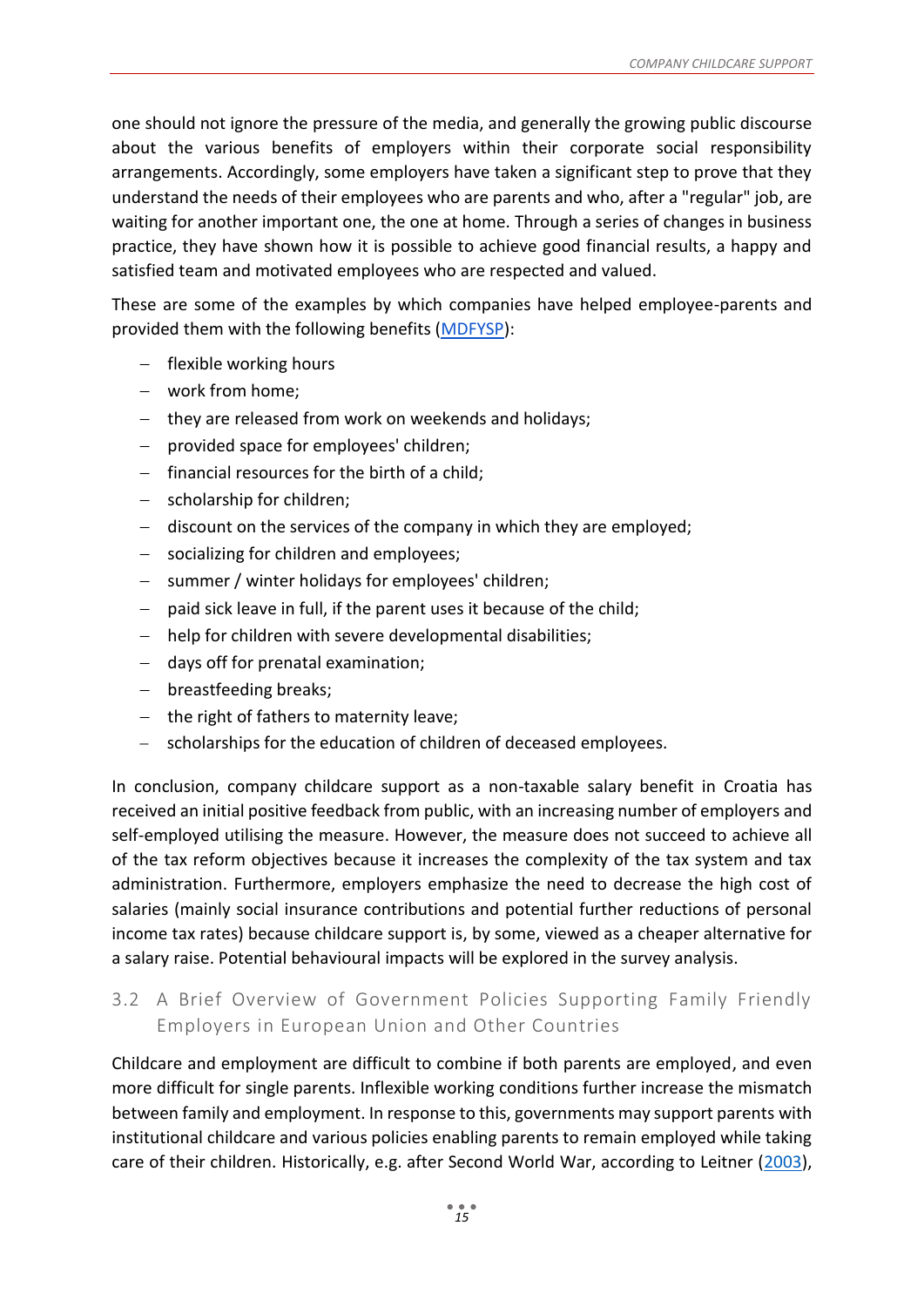families were organized in a way that **women cared for children, the aged and the handicapped at home**. However, women today are participating more and more on the labour market and thus have difficulties in their role as family carers.

Depending on the various policies in different countries, countries (more specific the welfare state type), can be characterised as **familialistic or de-familializing** [\(Esping-Andersen, 1999\)](https://oxford.universitypressscholarship.com/view/10.1093/0198742002.001.0001/acprof-9780198742005). "*A familialistic system, [...], is one in which public policy assumes – indeed insists – that households must carry the principal responsibility for their members' welfare. A defamilializing regime is one which seeks to unburden the household and diminish individuals' welfare dependence on kinship.*" Leitner [\(2003\)](https://www.tandfonline.com/doi/abs/10.1080/1461669032000127642) further refined this paradigm and proposed a new classification: optional familialism, de-familialism, explicit familialism and implicit familialism. She clustered some of the EU countries based on the availability and payment of formal childcare as shown in [Table 1.](#page-16-0) Croatia is usually recognised as an explicit familialistic regime, i.e. Croatia only modestly supports families in taking care of their members, and family has a very important role in taking care of their members.

<span id="page-16-0"></span>

|                          | Formal childcare:                                                             |                                                                              |  |
|--------------------------|-------------------------------------------------------------------------------|------------------------------------------------------------------------------|--|
|                          | Widespread                                                                    | Poor                                                                         |  |
| Payment for childcare    | <b>Optional familialism:</b><br>Belgium, Denmark, France,<br>Sweden, Finland* | Explicit familialism: Austria,<br>Germany, Italy,<br>Luxembourg, Netherlands |  |
| No payment for childcare | De-familialism: Ireland,<br>United Kingdom                                    | Implicit familialism: Greece,<br>Portugal, Spain                             |  |

*Table 1* Classification of countries in the field of childcare

Source: [Leitner \(2003\);](https://www.tandfonline.com/doi/abs/10.1080/1461669032000127642) Note: \*Finland is a borderline case between optional and explicit familialism.

[Figure 2](#page-17-0) shows the employment rate of parents of two children aged less than 6 years. It is clearly demonstrated that, mothers' employment rate is lower than fathers' in every EU-28 country (as well as in EU candidate countries). While the fathers' employment rate is comparable between countries, ranging between 76% in Montenegro and 97% in Slovenia, mothers' employment rate greatly varies from as low as 29% in Turkey to 86% in Sweden.

The biggest difference in employment rates between mothers and fathers is noticed in Southern and Eastern European countries (and EU candidate countries). The highest mothers' employment rate is in Sweden, a country known for its gender equality and generous policies fostering employment of mothers, closely followed by Slovenia. **Slovenia stands out as the most successful former Yugoslav republic (and among the best in EU)** with carefully planned and relatively generous family policies and a good network of public kindergartens. Given the common past and the closer contextual framework to BiH, Slovenian good practice deserves several observations.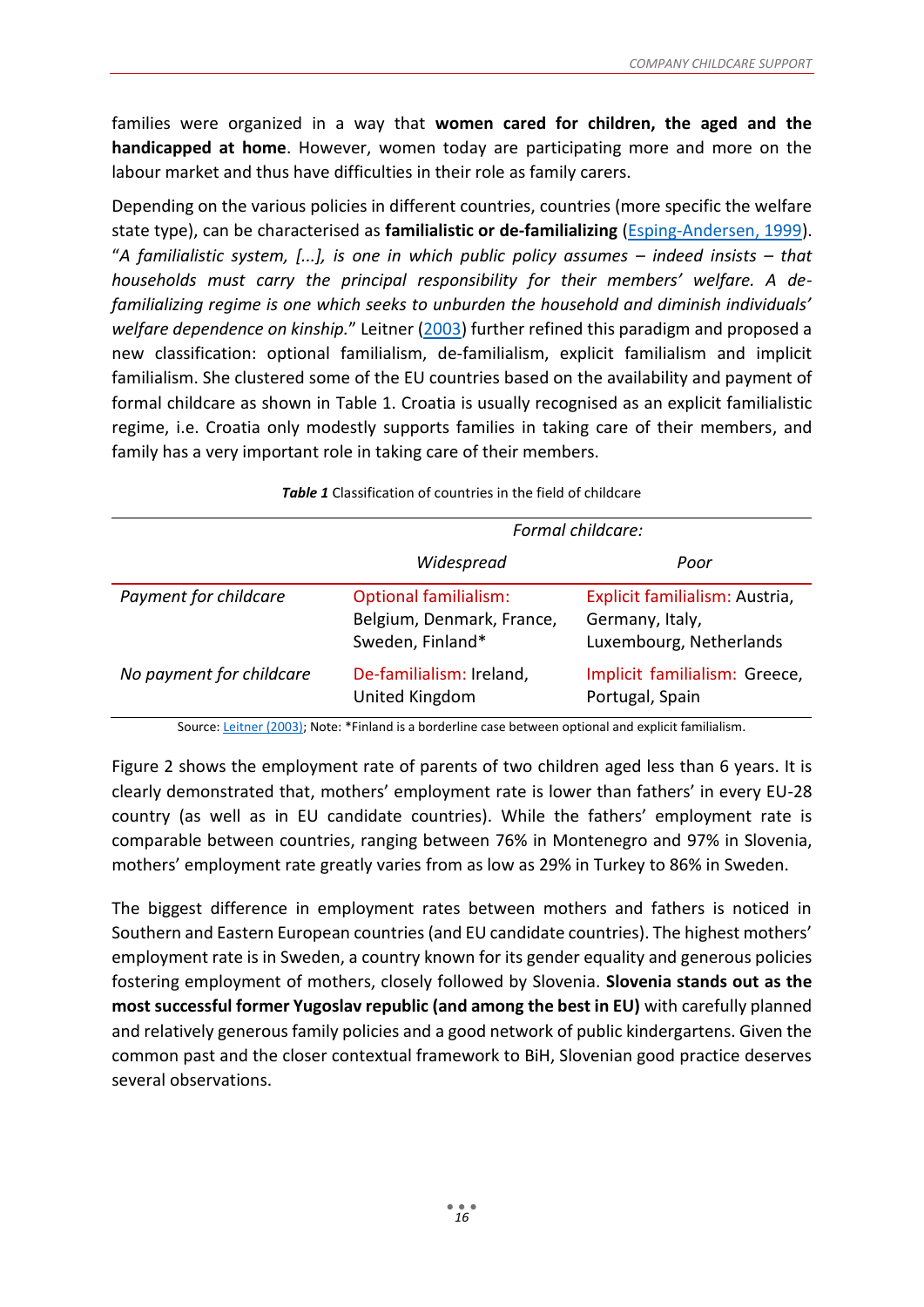

<span id="page-17-0"></span>*Figure 2* Employment rate of parents of two children aged less than 6 years in EU-28 and candidate countries (Turkey, Serbia, Montenegro and North Macedonia), (2019)

Source: authors, based on data from **Eurostat** (lfst hheredch)

Namely, unlike other ex-Yugoslav countries, Slovenian success can be largely attributed to their advanced policy planning. For decades, Slovenian family policies have been based on carefully planned reforms, from design to implementation and monitoring. [Stropnik](https://tripalo.hr/wp-content/uploads/2020/01/Socijalno-demografska-reprodukcija-Hrvatske-105-170.pdf) (2020) emphasizes that during the transition to a capitalist economic and political system, Slovenia, unlike the majority of former socialist countries, did not cling to the necessity of changing all family policies. Instead, they simply **upgraded existing (socialist) policies**. Their strategic documents in the field of family policies date as early as 1993 ("[Resolucija o temeljih](http://www.pisrs.si/Pis.web/pregledPredpisa?id=RESO13)  [oblikovanja družinske politike u Republici Sloveniji"](http://www.pisrs.si/Pis.web/pregledPredpisa?id=RESO13)) with continuous strategic updates and minor policy reforms (e.g. free kindergarten for second and third child enrolled, increase of benefits, large family supplement, paternity leave). When it comes to **enrolling children in kindergartens, Slovenia stands out again, even achieving Barcelona objectives**. The country has a widely available and affordable network of kindergartens and crèches (childcare centers) due to intensive construction of ECEC facilities during 1970s and 1980s [\(Stropnik,](https://tripalo.hr/wp-content/uploads/2020/01/Socijalno-demografska-reprodukcija-Hrvatske-105-170.pdf)  [2020\)](https://tripalo.hr/wp-content/uploads/2020/01/Socijalno-demografska-reprodukcija-Hrvatske-105-170.pdf). Furthermore, as emphasised by Stropnik, the law guarantees the right to ECEC on a full-time basis (9 hours a day) from the end of parental leave, which means that there is no time lag between these two rights.

While Croatian family policies share similarities with the Slovenian system (e.g. combination of child benefit and tax allowance for dependent children, large family supplements, etc.), one of the key differences is the Croatian **lag of implementation** of such policies and strategic documents, most evident in practice. Unfortunately, one of the main culprits for this lag and constant catching up is the long war period in ex-Yugoslav countries which left tragic marks in Croatia, and especially in Bosnia and Herzegovina, marginalising family policies and consuming the lion share of government funds.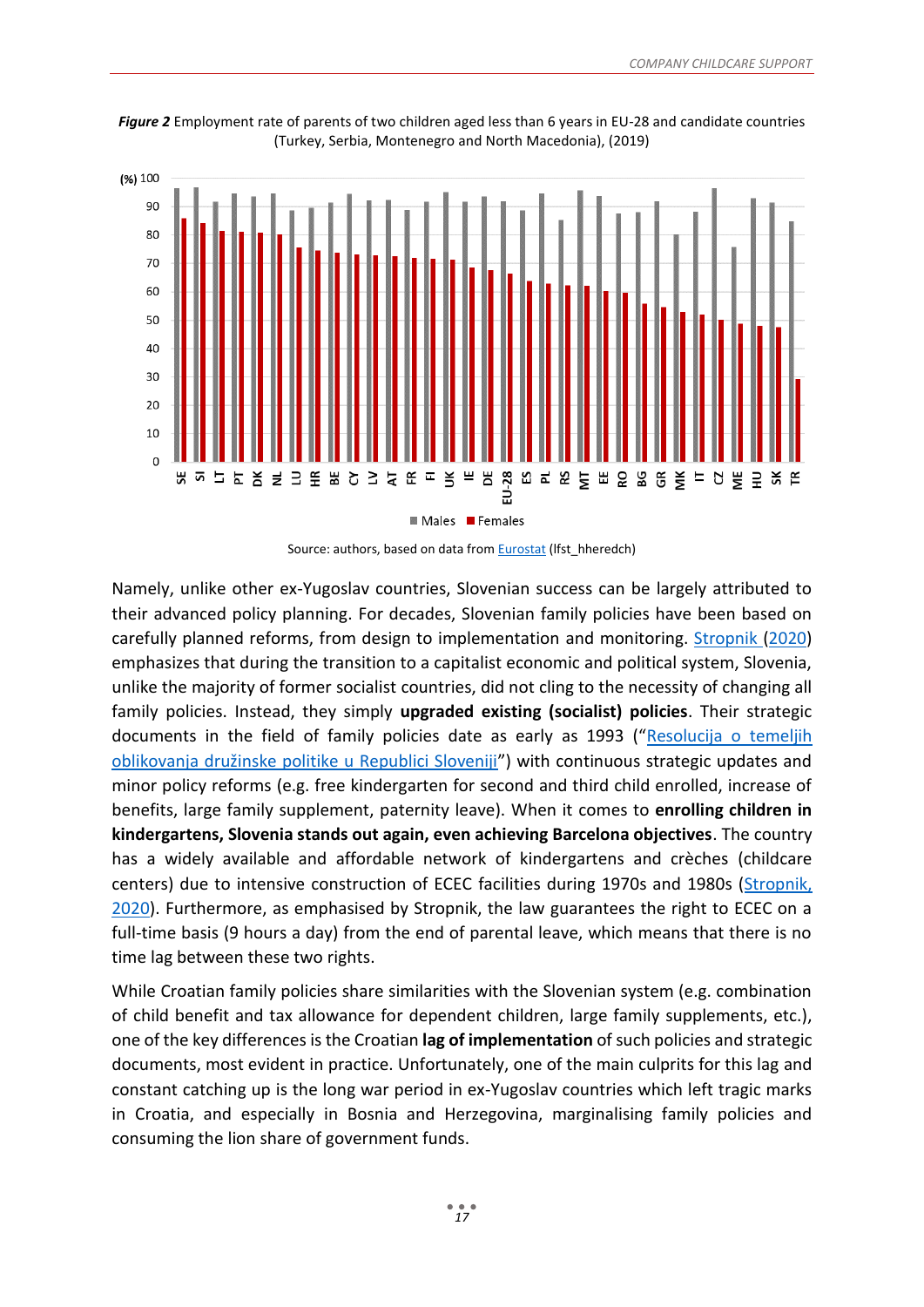As depicted in [Figure 3,](#page-18-0) employed parents in Southern and, especially in Eastern Europe have the most difficulties in combining their professional and family life.



<span id="page-18-0"></span>*Figure 3 European quality of life survey:* Share of respondents who answered it has been difficult to fulfil family responsibilities because of time spent on job at least several times a month (2016).

It can be concluded that most OECD countries offer some kind of benefits, tax-concessions or some other discounts, and fee reductions for ECEC. However, they **vary greatly by region within countries and are administered at different levels of government** [\(OECD, 2019\)](https://taxben.oecd.org/tax-ben-resources/childcare_costs_2019/Annex_C_Regional_childcare_costs.xlsx). Although there are many differences, some similarities between countries can be highlighted, such as providing additional discounts and rebates for a  $2<sup>nd</sup>$  (and subsequent) child enrolled in kindergarten (in Slovenia, Croatia, BiH, and Denmark) or providing discounts and significant fee reductions for lower income families (in Austria, Belgium, Bulgaria, Croatia and Estonia).

A relatively similar instrument to the Croatian tax declassification of company childcare support are United Kingdom's childcare vouchers. However, with the introduction of tax-free childcare in 2018<sup>3</sup>, new applications for voucher schemes are no longer being considered. Vouchers function in a way that part of, or the entire cost, of employer provided childcare

1

Source: [Eurofound](https://www.eurofound.europa.eu/data/european-quality-of-life-survey)

<sup>&</sup>lt;sup>3</sup> Government's support for tax-free childcare amounts 20% of total childcare costs. It is important to note that parents who use tax-free childcare support lose eligibility for other child-related support. Applicants can calculate for themselves which childcare support combination suits them best. More information about UK's tax-free childcare is available a[t UK Government.](https://www.gov.uk/tax-free-childcare)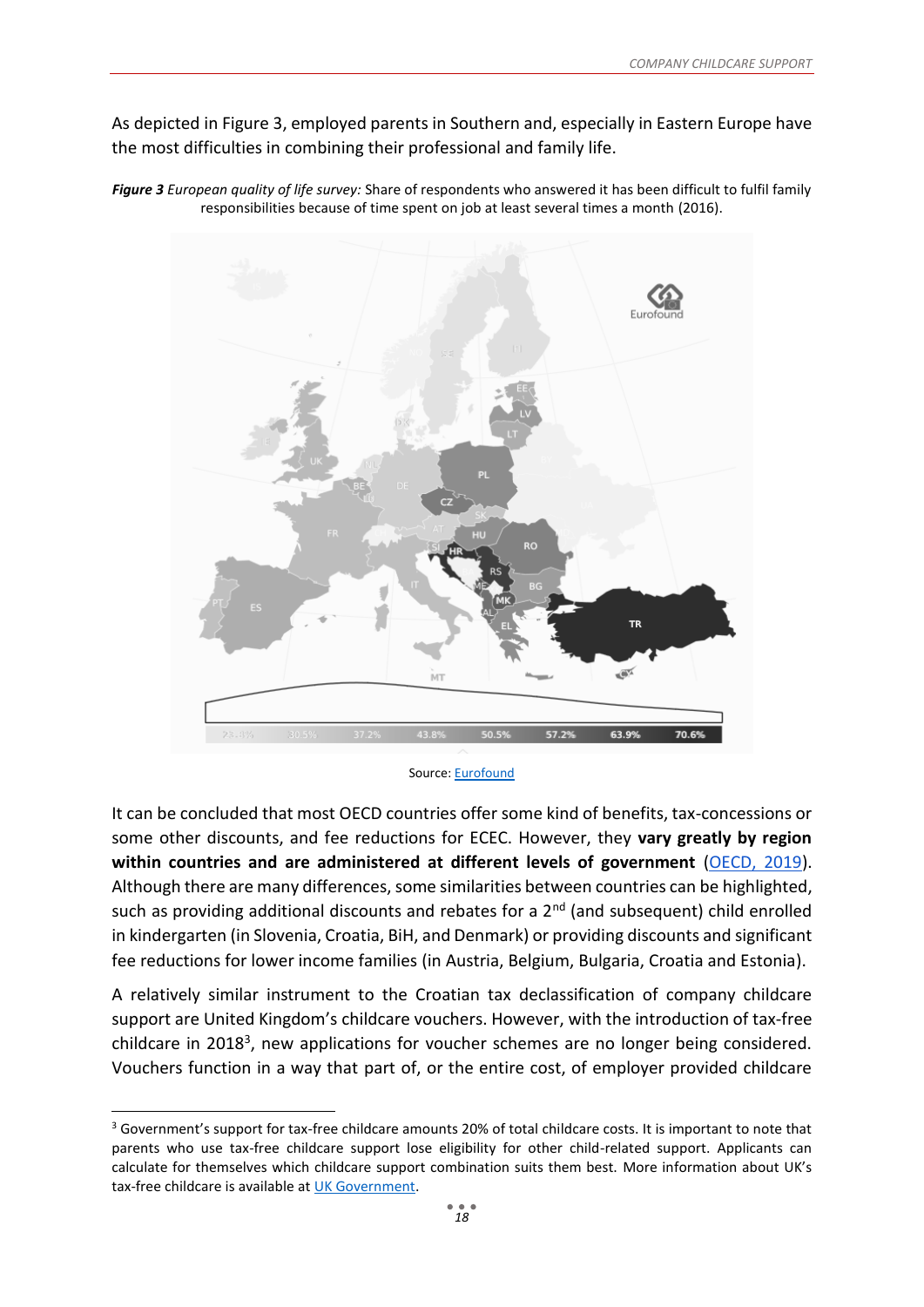support is exempt from income tax and national insurance contribution (more at UK [Government\)](https://www.gov.uk/guidance/employer-supported-childcare-480-appendix-11). The employer's childcare benefit is fully exempt from income tax and national insurance contribution in the case of on-site company childcare support. However, UK's employer provided childcare is usually provided through so-called salary sacrifice, i.e. "an employee gives up part of their salary in return for a non-cash benefit" ([UK Government\)](https://www.gov.uk/expenses-and-benefits-childcare). Voucher scheme was not widely used (e.g. only 5% of employers and 450,000 families in 2013; [Paull, 2014\)](https://onlinelibrary.wiley.com/doi/full/10.1111/ecaf.12062), but in combination with other government subsidies there are estimates that it made some impact on the maternal employment, increased childcare enrolment and quality. It also affected prices [\(Paull, 2014\)](https://onlinelibrary.wiley.com/doi/full/10.1111/ecaf.12062), raising the question of the worth of cost.

There are also various additional work-related and non-legislative policies that support childcare [\(European Commission, 2018\)](https://ec.europa.eu/social/main.jsp?catId=738&langId=en&pubId=8137&furtherPubs=yes). Some EU countries provide **family-friendly workplace accreditation schemes** for employers providing flexible working hours (as in Germany) or in general family-friendly workplace practices (as in Slovenia, Finland, Belgium, Estonia and Croatia).

E.g., 'Family Friendly Company' certificate is awarded to companies in Slovenia, since 2007, that adopt at least three measures from a catalogue of work-family reconciliation measures, such as flexible working times, company childcare services, job sharing, adoption leave, parttime work and the assistance to care for a disabled family member [\(European Commission\)](https://ec.europa.eu/social/main.jsp?catId=1252&langId=en&reviewId=58). While at first these family friendly policies may seem to represent modest measures, they have greatly improved the position of employed parents, especially fathers. Prior to such policies, employers considered parental benefits as bonuses, not as a legal right, and fathers did not use the entire paternal leave in fear of losing their job. Since the introduction of the Family Friendly Company certificate award, fathers (68%) and mothers (8%) are more satisfied with their work-life balance and are much more inclined to use all the parental benefits due to support from their colleagues and employers [\(Stropnik, 2020\)](https://tripalo.hr/wp-content/uploads/2020/01/Socijalno-demografska-reprodukcija-Hrvatske-105-170.pdf).

Besides accreditations, **governments can directly fund and support projects** for creating family-friendly workplaces, as in Austria, Hungary or Germany [\(European Commission, 2018\)](https://ec.europa.eu/social/main.jsp?catId=738&langId=en&pubId=8137&furtherPubs=yes). Hungarian employers may receive up to EUR 9,500 per workplace to implement familyfriendly practices such as breastfeeding rooms or playing corners for children. A total of approximately EUR 159,000 was allocated in 2015 for that purpose [\(EIGE\)](https://eige.europa.eu/gender-mainstreaming/toolkits/gear/legislative-policy-backgrounds/hungary).

In Estonia, the Estonian Smart Work Association promotes smart working practices that help reconcile work and family commitments. Lithuania is an example how **EU funds** can be used for similar purposes. Lithuania's Success Project (2009–2012) provided childcare services for people struggling to combine work and family commitments and training to employers and employees on how to implement flexible work organisation.

Among other measures, two initiatives exist in Germany, which aim to balance work and family life. *Betriebliche Kinderberteuung* ('Onsite childcare') programme incentivises employers to create daycare slots internally by paying EUR 400 for each newly created fulltime slot. *Familienbewusste Arbeitszeiten* ('Family-conscious working hours') initiative provides employers with guidance on how to make it easier for employees to reconcile their work and family lives.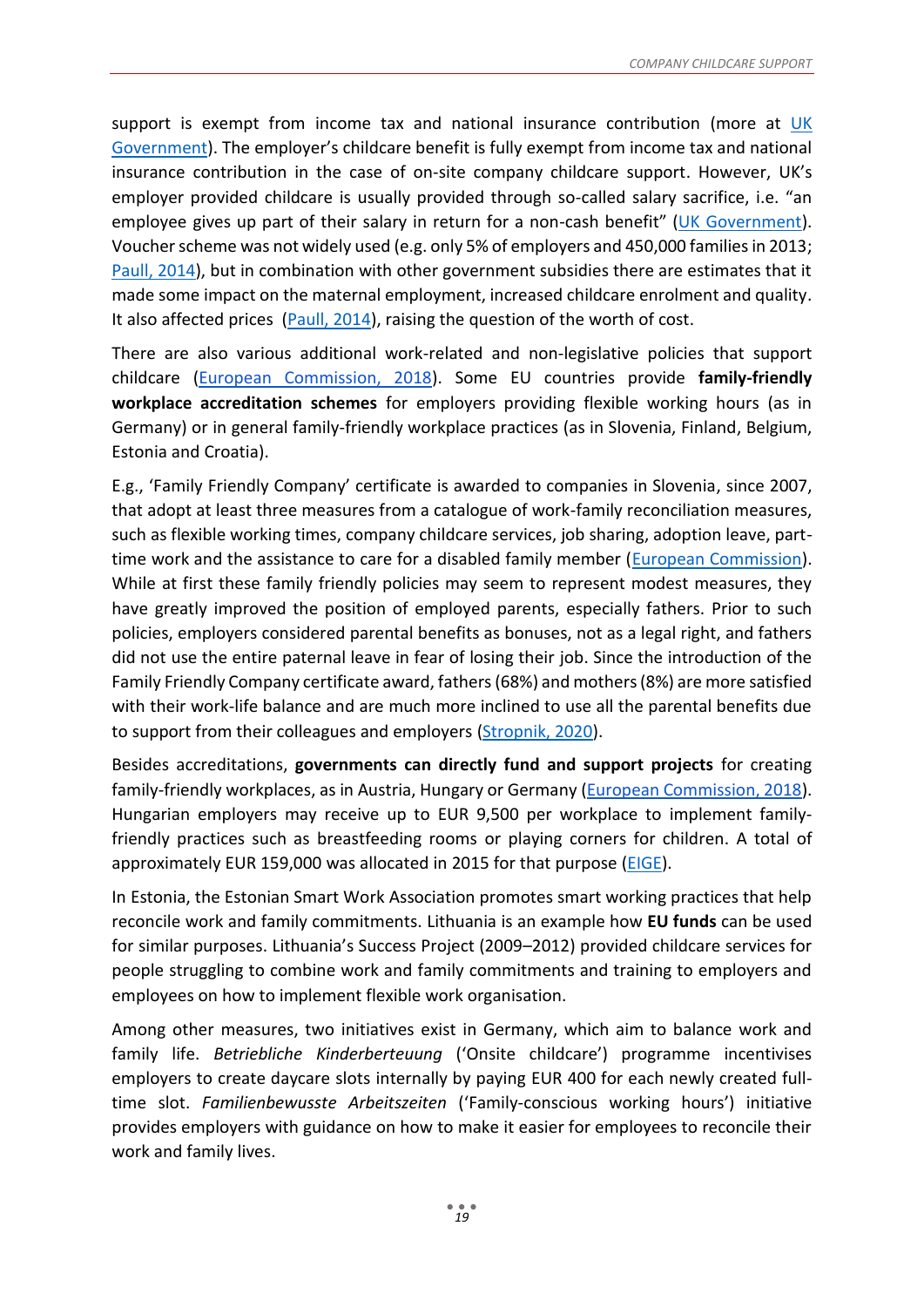Using a large German panel dataset, Lauber and Storck [\(2016\)](https://www.econstor.eu/bitstream/10419/149800/1/876649517.pdf) proved welfare enhancing effects of company childcare support, as it strongly increases both childcare satisfaction and job satisfaction. In comparison, flexible work schedules, another family-friendly policy, only affects job satisfaction. As a result of company childcare support, mothers increased their labour supply – mainly those working reduced hours before the measure and "career-driven" mothers. In terms of childcare support design, availability of childcare makes a stronger impact than financial support for childcare. On the other side, paternal well-being and behaviour are not affected by the workplace policy.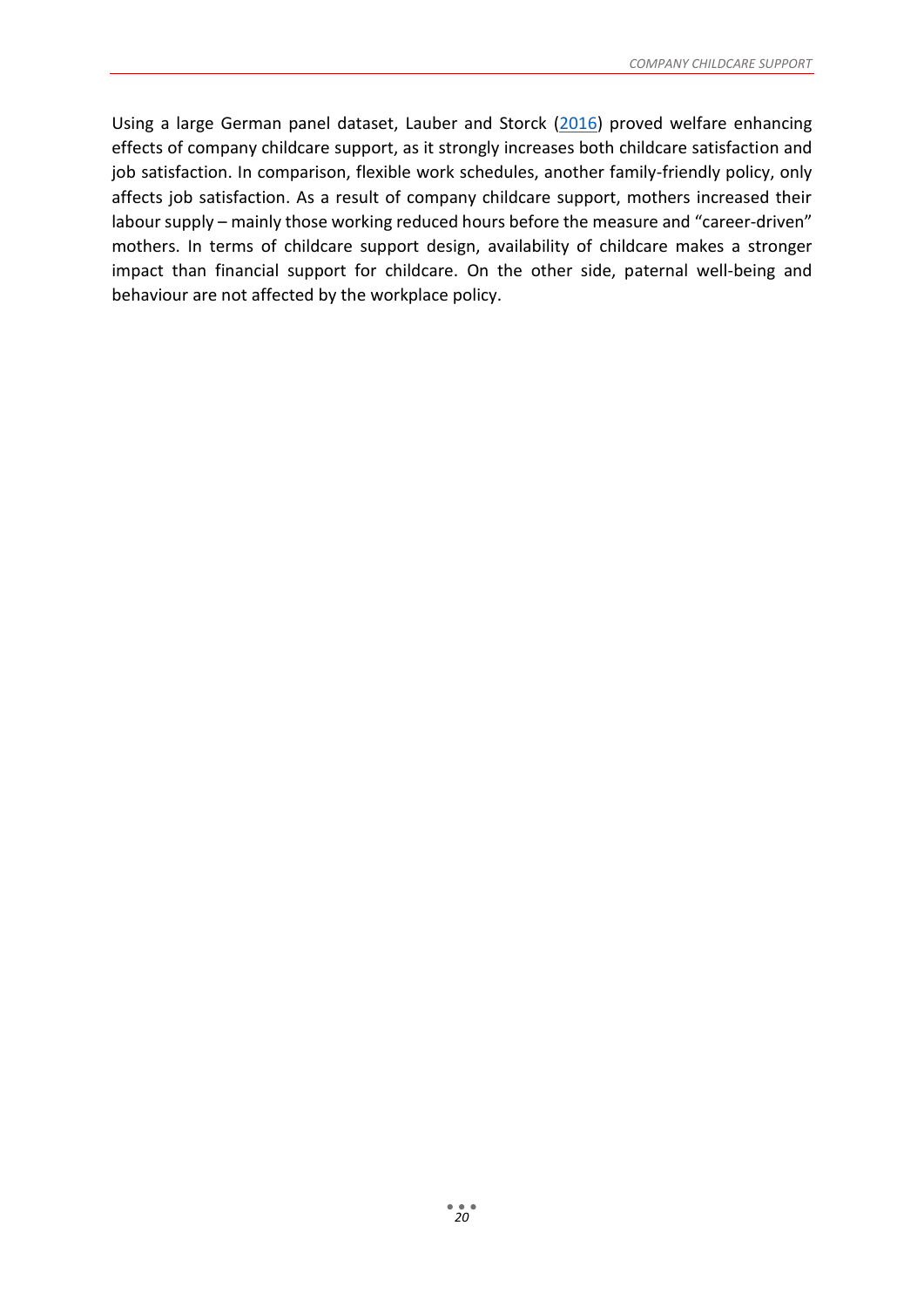# **PART C**

1

# <span id="page-21-0"></span>4 EMPIRICAL ANALYSIS OF COMPANY CHILDCARE SUPPORT IN CROATIA

This section presents the output of empirical analysis conducted on a representative sample of the Croatian population. The survey was conducted on the total of 427 individuals, representing employers, self-employed and employees. Two questionnaires were used, one designed for employers / self-employed (later referred to as employers) and the other for employees (available in the Appendix). Employer questionnaire was designed in such a way to collect the data on the willingness and provision of childcare support to employees. On the other side, employee questionnaire addressed the impact of the employer-provided childcare support on employees (especially mothers). Both questionnaires have had a space for general comments, as well as the possibility to enumerate the advantages and disadvantages of the government's tax declassification of company childcare support.

## <span id="page-21-1"></span>4.1 Methods and Limitations

The main research method was to conduct a survey questionnaire. In order to make it easier to access the respondents and get as clear and precise answers as possible, the survey was conducted in Croatian, and its setup via the [LimeSurvey](https://www.limesurvey.org/en/) online tool.<sup>4</sup> To ensure a representative sample and quick responses during the holiday season, responses were gathered through an [on-line panel of Ipsos,](https://adriapanel.ipsosadria.com/) a market research agency. The response quotas accounted for a representative sample of both sexes, all age groups (mainly active population 18-64), and all Croatian counties. Three groups of questions were formulated in the questionnaire: 1) introduction and demographic questions, 2) acceptance of the tax declassification of company childcare support, and 3) opinions and attitudes of the tax declassification of company childcare support. In order to make the questions as clear as possible and the answers as precise as possible, different types of questions were used according to the nature of the questions. The types of questions used in the survey were: open-ended questions, closed-ended questions, multiple choice questions and a Likert scale question. Gathered data were analysed in Microsoft Excel.

Some limitations of this research should be noted. The survey does not include those respondents who do not have internet access. Also, there is a slight underrepresentation of middle and large sized enterprises, and unemployed population. Due to the short period since the introduction of tax declassification of employer-provided childcare support in Croatia and lack of comparable data, more advanced research remains for some future endeavours. Future research could include a longitudinal analysis which could possibly offer more comprehensive insights into the impacts of the introduced measure.

<sup>&</sup>lt;sup>4</sup> [LimeSurvey](https://www.srce.unizg.hr/limesurvey) is freely available to Croatian researchers through the University of Zagreb Computing Network [\(Srce\)](https://www.srce.unizg.hr/en/).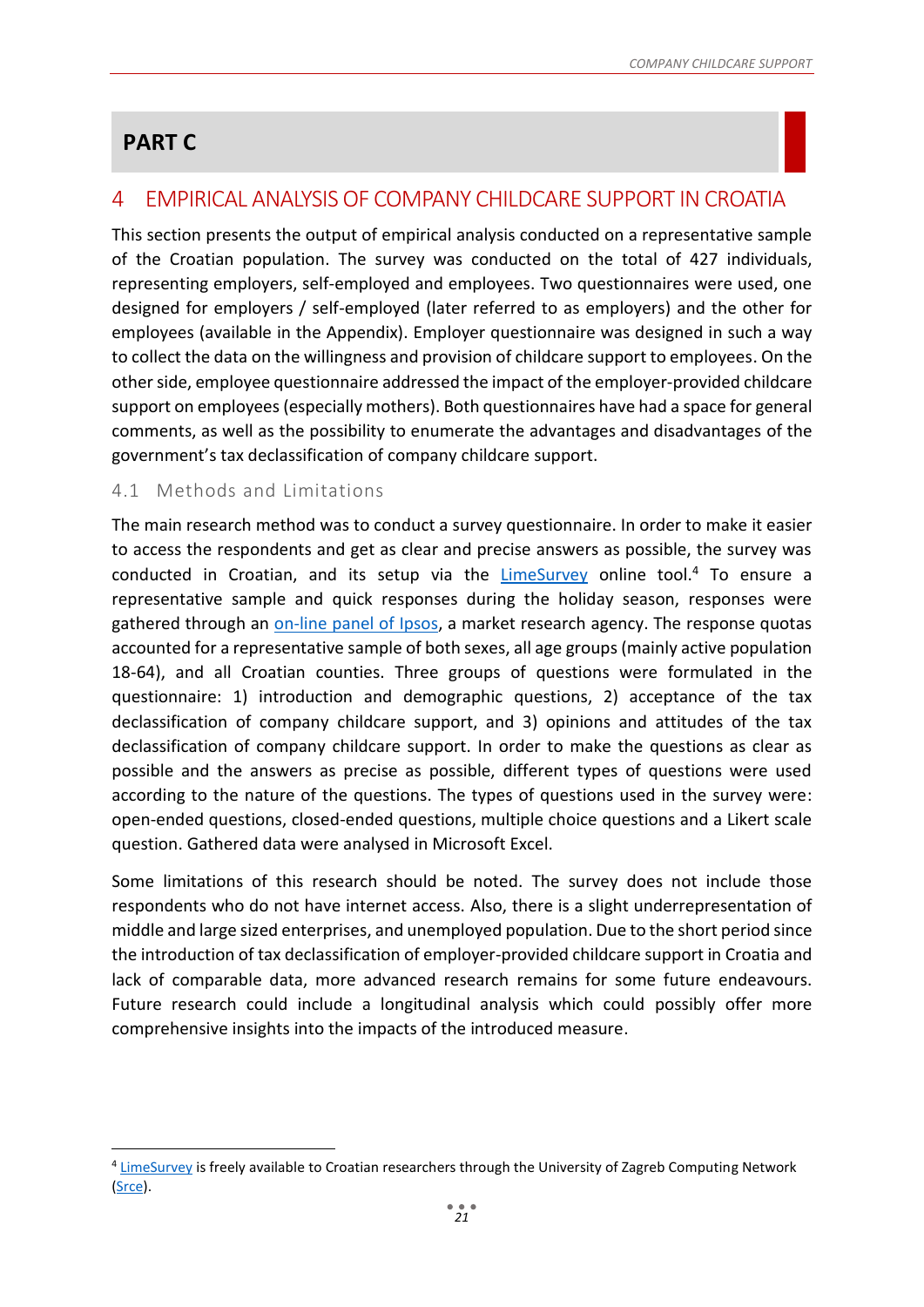## <span id="page-22-1"></span>4.2 Descriptive Statistics

[Table 2](#page-22-2) summarises the **basic characteristics of the surveyed sample**. In terms of sample size, the representation of employees is twice as employers. Gender representation is balanced in both sub-samples, as well as the age groups of respondents which reflects the national structure. All 21 Croatian counties are represented in the sample in the same ratio for both sub-samples: 17% of surveyed individuals are from the City of Zagreb, 10% from Split-Dalmatia County, 8% Primorje-Gorski Kotar County, etc., respectively according to the number of inhabitants in these counties, which corresponds to a representative sample.

Among employers there is a vast majority of representatives of micro enterprises (less than 10 employees). Approximately 30% of all surveyed employers come from the trade and services industry. On the other side, employees are distributed among all sizes of enterprises, where 64% of all employee respondents refers to medium and large-sized enterprises. When it comes to industry affiliation, unlike employers, the highest share of employee respondents (27%) come from the public sector or education industry.

|                                                                |                               | <b>Employers and</b><br>Self-employed | <b>Employees</b> |  |
|----------------------------------------------------------------|-------------------------------|---------------------------------------|------------------|--|
| Sample size                                                    |                               | 136                                   | 291              |  |
| <b>Employment status (%)</b>                                   | Self-employed                 | 46.76                                 |                  |  |
|                                                                | Employed                      | 53.24                                 |                  |  |
| Gender (%)                                                     | Female                        | 51.47                                 | 49.48            |  |
|                                                                | Male                          | 47.79                                 | 48.80            |  |
| <b>Education (%)</b>                                           | Secondary education           | 31.62                                 | 39.18            |  |
|                                                                | Tertiary education            | 67.65                                 | 59.79            |  |
| Age group (%)                                                  | $0 - 19$                      | 2.94                                  | 0.69             |  |
|                                                                | $20 - 29$                     | 19.12                                 | 17.53            |  |
|                                                                | $30 - 39$                     | 29.41                                 | 29.90            |  |
|                                                                | 40-49                         | 27.21                                 | 26.80            |  |
|                                                                | 50-59                         | 13.24                                 | 16.49            |  |
|                                                                | 60-69                         | 7.35                                  | 8.59             |  |
| Enterprise size (%)                                            | Micro (<10 employees)         | 72.79                                 | 12.03            |  |
|                                                                | Small (<50 employees          | 12.50                                 | 24.40            |  |
|                                                                | Medium (<250 employees)       | 5.88                                  | 26.80            |  |
|                                                                | Large ( $\geq$ 250 employees) | 5.88                                  | 36.77            |  |
| Parents of kindergarten age children (%)                       | 41.18                         | 29.21                                 |                  |  |
| Awareness of the childcare support tax declassification (%)    | 47.79                         | 35.40                                 |                  |  |
| Provision of company childcare support in legal entities (%) / |                               |                                       |                  |  |
| <b>Parents receiving support (%)</b>                           | 17.65                         | 9.41                                  |                  |  |

<span id="page-22-2"></span>*Table 2 Descriptive summary of main survey elements*

Source: authors' calculation

## <span id="page-22-0"></span>4.3 Behavioural Impacts of Childcare Support

The results of the survey reveal that employers are more familiar with the introduction of the new tax declassification than employees (48 vs. 35%). While at first it may seem that very few employers offer employer-provided childcare support, it should be borne in mind that this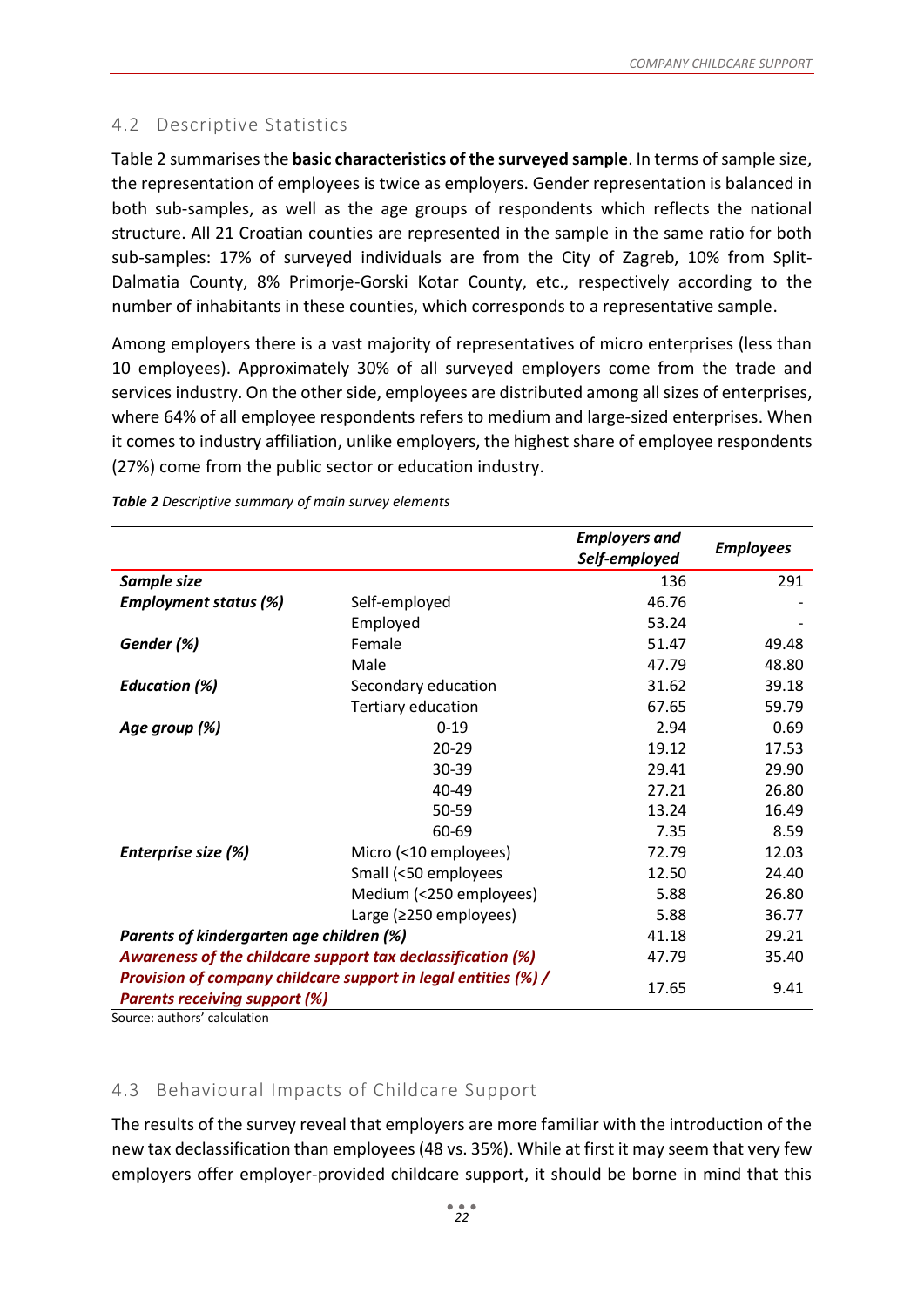measure is newly introduced and, as indicated, many employers and employees are still not even aware of the existence of such a childcare option. Despite the low flow of information, there is a **visible increase in the number of employers offering company provided childcare support** since the beginning of the introduction of the measure (from 4 to 18%). In addition, it should be noted that some employer respondents pointed out that they do not have any eligible employees to use the measure, and that they are not even in a position to consider introducing such a measure. On the other hand, just over 9% of parents employees respondents stated that they receive childcare support from the employer, but still, this is an **increase of 4 p.p. since the introduction of the measure**. When it comes to industry affiliation, there is no rule, so both employers and employees from various industries provide / receive company childcare support. Although awareness about the new measure is not highly satisfactory, informed respondents cited various sources through which they learned about the possibility of providing / receiving childcare support. Employees were almost exclusively informed from the **media**, while employers are regularly updated from their accounting services, professional journals, media, and the Official Gazette. Vast majority of surveyed employers (82%) consider this tax exemption **in accordance with the Croatian entrepreneurial environment**. Attitudes of employees are similar, as many as 87% of them support such measure and consider it relevant for increasing the total household's budget.

When it comes to employers' attitudes towards the costs of this measure, they generally agree that providing company childcare support does not entail large costs. Half of the employers also pointed out their willingness to provide some form of childcare support in the future. In addition to monetary benefit, a few employers have stated that they provide their employees with some other form of childcare support, such as reserved place in a nearby kindergarten or organization of an extended stay for children.

Some behavioural aspects of the provision of company childcare support were also addressed in the survey[. Figure 4](#page-24-0) depicts how important are certain factors for **increasing female labour supply, work-life balance of parents and well-being of children**. Unsurprisingly, all offered determinants were rated high in the survey, with negligible differences between the attitudes of employers and employees. However, two factors should be highlighted that were rated the highest by both employers and employees. These are affordable childcare and benefits provided by the state (e.g. child benefit, kindergarten subsidies and similar). Certainly, both factors are complementary and demonstrate **the need for state to implement policies that will enable or facilitate the provision of affordable childcare and help parents in childrearing**. However, in order to implement employer-provided childcare support policies, it is first necessary to provide a sufficient number of childcare facilities in each municipality / city, so that all residents have available and accessible childcare options. It is also important that kindergarten workers are educated, with an adequate approach in line with up-to-date knowledge in the field of preschool education. Finally, both employees and employers stressed the importance of having flexible working arrangements for parents, and the need for variety in kindergarten programs. This indicates the importance of flexible solutions on both sides, but also raises the question of the potential benefits of corporate childcare arrangements.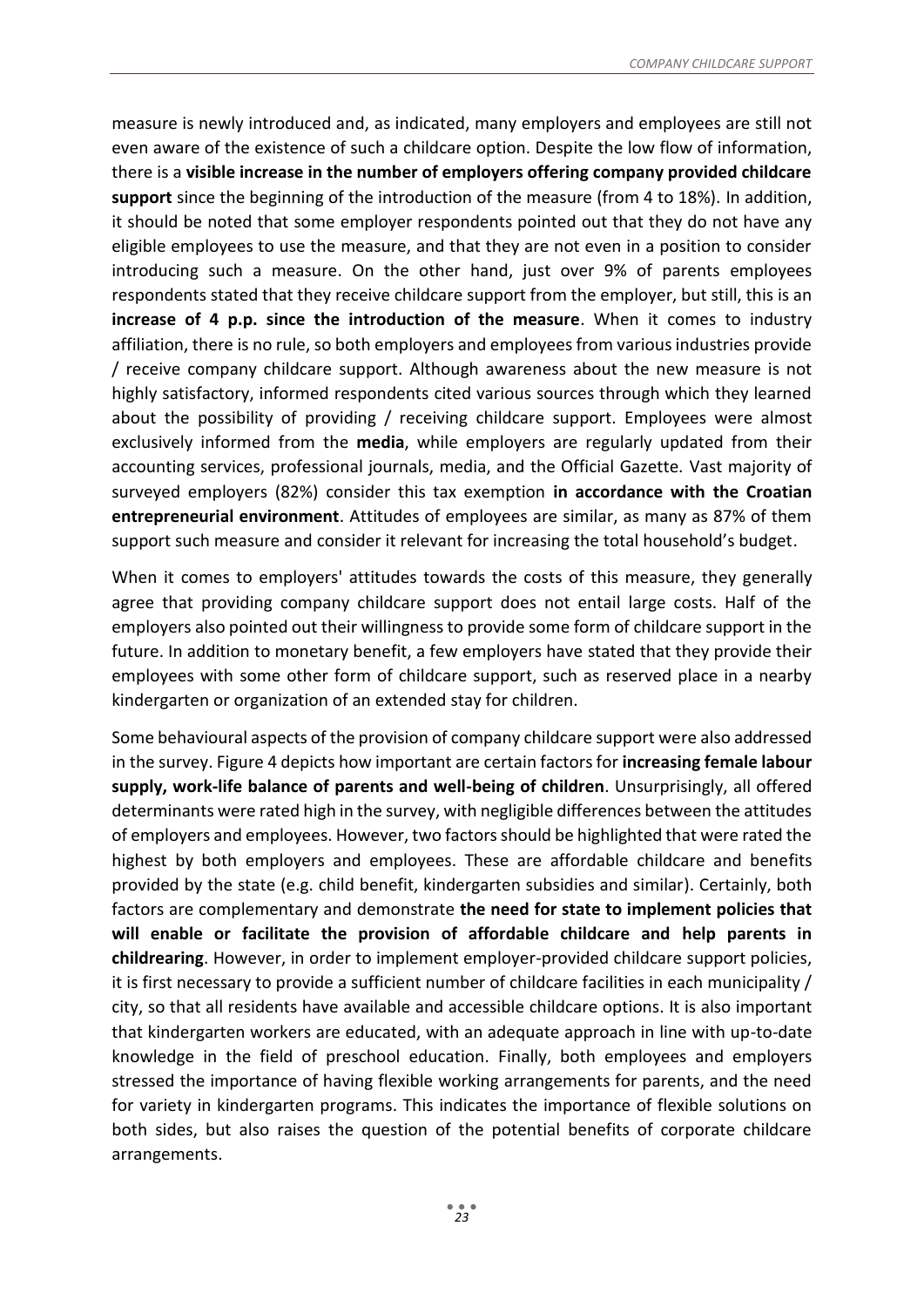

<span id="page-24-0"></span>*Figure 4 Average rating of factors influencing female labour supply, work-life balance of parents and well-being of children.* 

Source: authors' calculation

Notes: Benefits provided by state refer to child benefit, kindergarten subsidies and similar; Quality of childcare workers refers to highly educated workers and sufficient number of employees; Availability of childcare facilities refers to sufficient number of facilities to accommodate all children and flexibility of enrolment; Flexible working arrangements for parents include work from home, flexible and/or reduced working hours, etc.; Proximity of childcare facilities refers to proximity to home; and Variety of kindergarten programs refers to options such as prolonged day care, working in shifts and similar.

Based on respondents' ratings presented in Figure 4, it can be concluded that the attitudes of both employers and employees are consistent, i.e. both parties are aware of the benefits of company childcare solutions. Accordingly, the expected effects of tax declassification of company childcare support in Croatia are positive. Among all surveyed individuals, there is a consensus (80% or more) that tax declassification of **company childcare support could attract more parents (primarily mothers) to work-force and / or increase their labour supply**. Additionally, 86% of employees expect that the introduction of such a measure **should affect the increase of enrolment in kindergartens**. Such increase in labour supply could also be attributed to increased **job satisfaction, productivity and efficiency** due to the provision of company childcare solutions, as considered by 86% of surveyed employers.

Childcare support, supported by government or a company is vital for labour supply of parents, and especially mothers who are the primary caregiver. Survey results highlight the importance of considering different childcare solutions and support options by government and companies, to ensure appropriate support for employees, especially mothers. In this sense, tax exemption of company childcare support, whether carried out alone or in combination with other childcare measures, represents an important step forward in achieving the goal of higher female labour supply, adequate work-life balance of parents and well-being of children.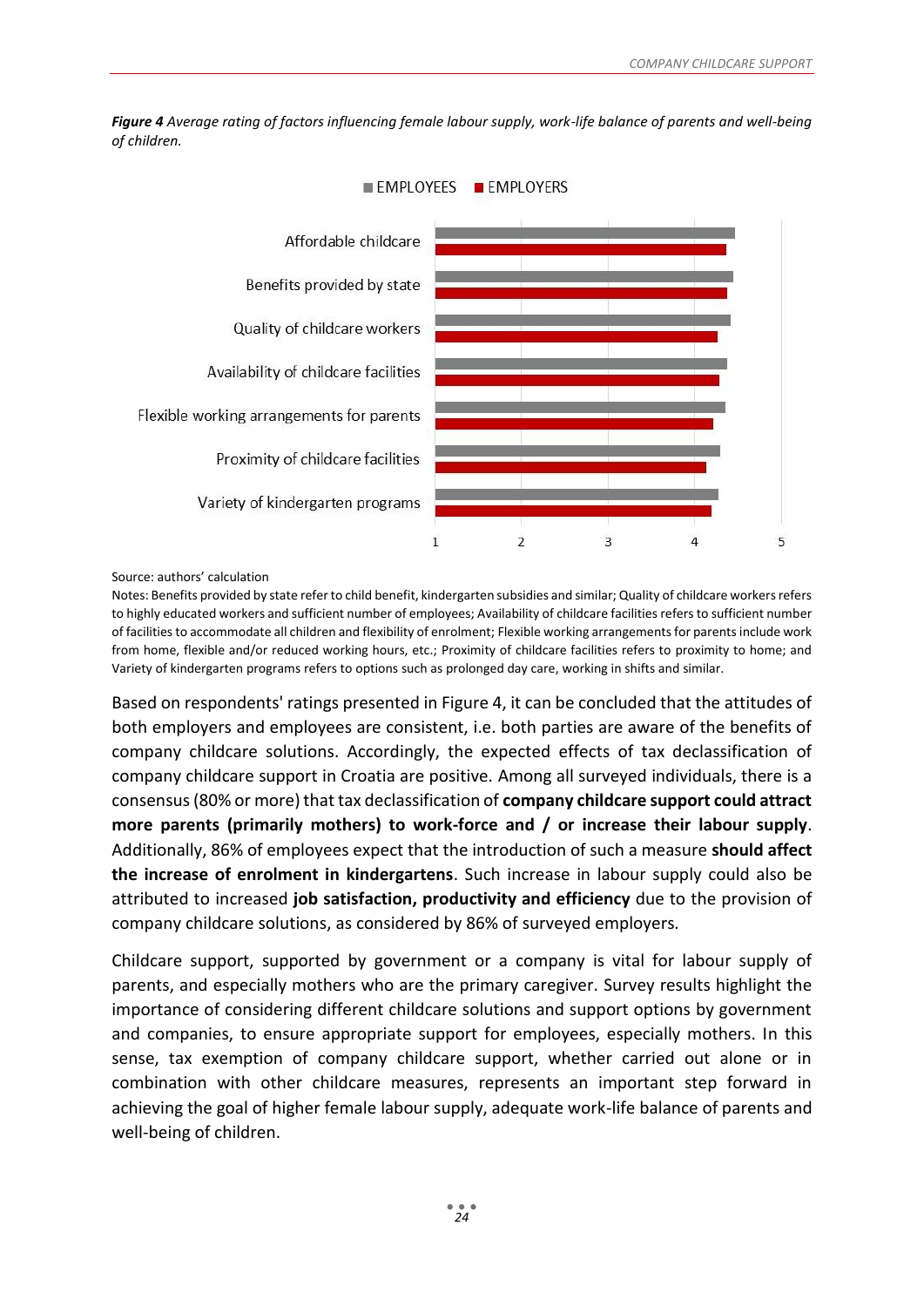## <span id="page-25-0"></span>4.4 Advantages and Disadvantages

The survey allowed respondents to list, based on their practice of using this measure or general views on the measure, all the advantages and disadvantages of tax declassification of company-provided childcare support. By analysing the survey responses of all respondents (including both employers and employees), the list can be summarized as follows.

#### **Advantages:**

- − Attraction and retention of employees in general, but especially parents
- − Recognition and award for employees
- − Increased job satisfaction and efficiency
- − Monetary support improving parents' budget
- − Less worries for parents
- − Potential pronatalist effects
- − Positive atmosphere due to measures supporting parenthood
- − Increased kindergarten enrolment
- − Easier family planning and career decisions for mothers: support for dual earning couples

#### **Disadvantages:**

- − Small real impacts (low amount, questionable behavioural effects)
- − Administrative issues for implementation of the measure
- − Additional financial burden for employers
- − Insufficient discussion with employers about different childcare support options
- − Potential abuse:
	- $\circ$  No real effect for employees if "creative" employers replace part of taxable income with childcare support, which will reduce employee's social insurance contributions and government's budget
	- o Fairness concerns: only selected employees receiving support (e.g. company owner, relatives, and friends)
- − Due to lack of childcare facilities in some cities / municipalities, full potential of this support cannot be realised
- − Discrimination of employees without (kindergarten) children
- − Low transparency (awareness) of the existence of this measure

Some respondents stressed the importance of a more comprehensive approach to implementing reforms, which would include other possible child and family support options. According to them, such options would have a greater positive impact than the introduced measure of tax-declassification of company-provided childcare support. In that sense, they strongly advocate for equal treatment of women and men in the workplace. Some of the listed measures include the promotion of use of leave quotas for fathers, in order to in some way influence the reduction of the stigmatization of mothers that they contribute to higher costs to the employer than fathers. In addition, respondents also stressed the importance of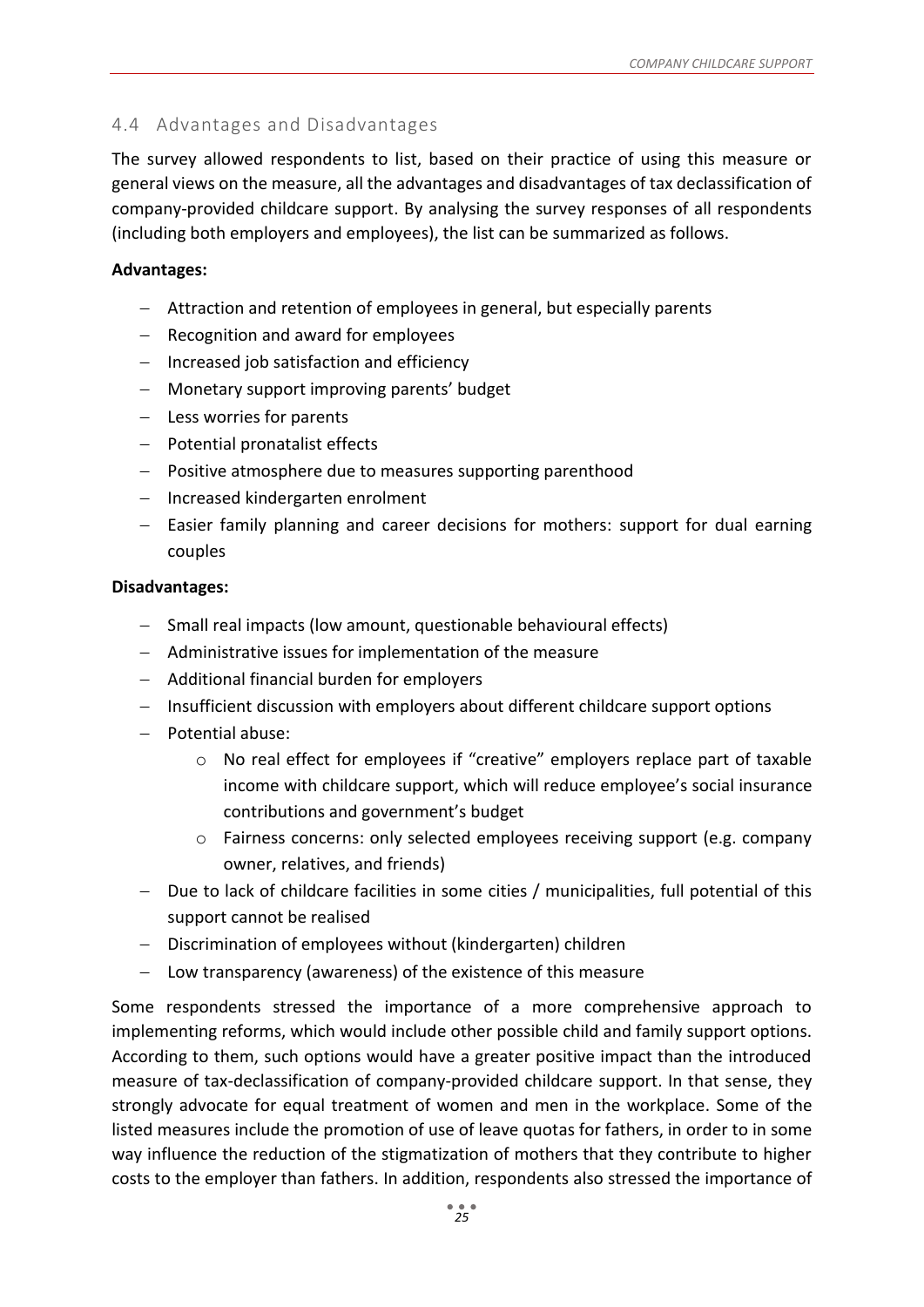considering increasing the minimum wage, as women are more vulnerable in this context because they are more likely to have lower paid jobs than men. Some other proposed measures include shorter working hours (partially compensated by government), flexible work arrangements, and additional government benefits.

Other respondents stressed the government's need to address policies that would include more comprehensive and complete measures to influence overall economic progress, such as reduction of various taxes, clearer regulation of working hours, reduction of precarious jobs, and promotion of secure and sustainable employment. They believe that such measures could also indirectly improve the well-being and position of parents, increase the labour supply of women, and potentially the number and well-being of children.

## <span id="page-26-0"></span>4.5 Corporate Kindergartens in Croatia

Almost all survey respondents stressed the importance of the **availability of a childcare facility close to the parents' home or workplace**. Also, 60% of all respondents pointed out that the existence of corporate kindergartens would make their everyday life much easier.

In this context, it should be noted that in Croatia some employers (mainly subsidies of foreign corporations) already provide the possibility of on-site kindergartens. Among others, perhaps the three most prominent Croatian companies that provide childcare solutions in their own arrangement are  $A1$  (previously VIP, telecom company) – first corporate kindergarten in Croatia, then *Ericsson Nikola Tesla* (telecommunications equipment manufacturer), and [PBZ](https://www.pbz.hr/gradjani/o-nama/posao-i-karijera/tko-smo-mi.html) (bank). And since February 2020, first public institution in Zagreb provides on-site childcare: [Rebro Hospital.](https://www.kbc-zagreb.hr/novosti/otvoren-korporativni-vrtic-u-sklopu-kbc-a-zagreb/) While domestic companies did not at any time have legal obstacles to providing childcare support, foreign legal entities could not provide company childcare support before October 2007. Since October 2007, the amendment to the Act on Preschool Education ([Zakon o predškolskom](https://www.zakon.hr/z/492/Zakon-o-pred%C5%A1kolskom-odgoju-i-obrazovanju) odgoju i obrazovanju) has enabled foreign legal entities to establish a kindergarten and provide a childcare facility [\(Poslovni.hr, 2008\)](https://www.poslovni.hr/lifestyle/vrtic-za-djecu-zaposlenika-imaju-samo-vip-ent-i-hypo-75991). Such a legislative change has, as expected, sparked great interest from large corporations to consider options for providing on-site childcare support, thus emphasizing their Corporate Social Responsibility (CSR). Some employers do not provide on-site childcare support, but cover a kindergarten fee, partially or fully. Additionally, many cities and municipalities also provide generous subsidies to parents for private kindergartens' fees; e.g. Zagreb's subsidy amounts up to HRK 1,750 monthly since 2012 [\(City of Zagreb\)](https://www.zagreb.hr/userdocsimages/arhiva/odgoj_obrazovanje_spot/Obavijest%20o%20sufinanciranju%20redovitog%20programa%20u%20vjerskim%20i%20privatnim%20predskolskim%20ustanovama%20u%20Gradu%20Zagrebu%202020.pdf).

Employees are highly satisfied with such on-site services and point out that, in addition to the content available to children, the working hours of the kindergarten are adjusted to the needs of employees, thus making it easier for them to organize their business and private obligations. Also, parents reduce their commute and can spend more quality time with their children ([Večernji list, 2019](https://www.vecernji.hr/biznis/fleksibilno-radno-vrijeme-velika-je-pogodnost-za-zaposlene-roditelje-1319214); [2012\)](https://www.vecernji.hr/zagreb/zagreb-dobio-cetvrti-korporativni-vrtic-pbz-otvorio-cigru-452171). On the other hand, employers greatly benefit from increased employee satisfaction and productivity. With these benefits, employers can now more easily attract and retain quality employees, creating key human capital.

Based on the results of our survey questionnaire, corporate kindergartens are of highest value for those working in hospitals, especially for those who work in shifts, and other working time arrangements that do not fall into the standard nine-to-five category. However, survey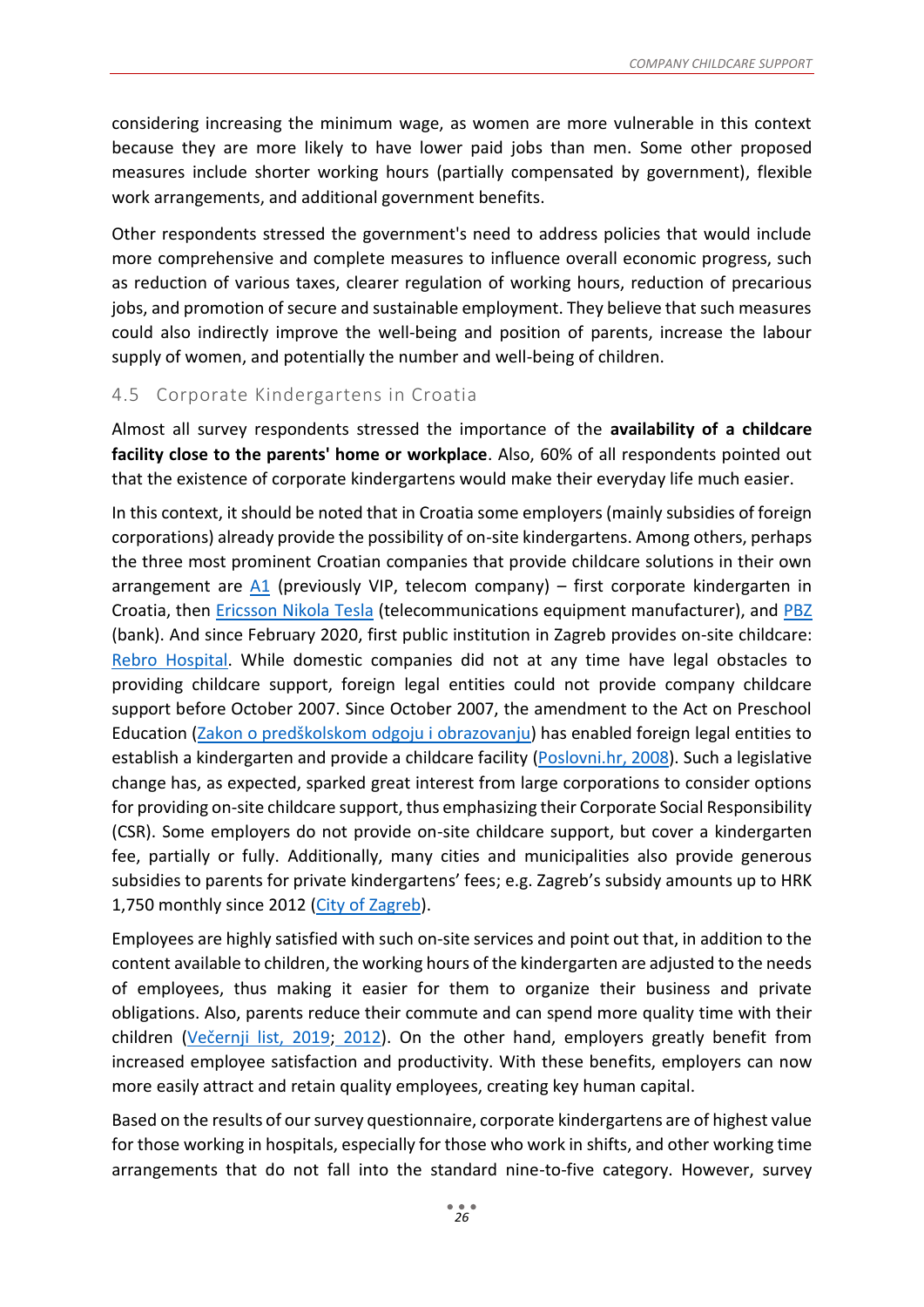respondents emphasised some potential drawbacks of corporate kindergartens, such as frequent urge of parents to visit their children during working hours or frequent concentration of thoughts on children, reducing focus on work. Nevertheless, the advantages highly outweigh the disadvantages.

Some employers may not offer kindergarten support, but they do provide a variety of other benefits for working parents, such as generous lump-sum benefits for new-borns, flexible working hours and other arrangements, on-site children's corner, additional vacation days, special parking lots for pregnant women, etc. [\(Lider, 2019\)](https://lider.media/aktualno/demografske-mjere-kako-hrvatski-poslodavci-poticu-natalitet-119810).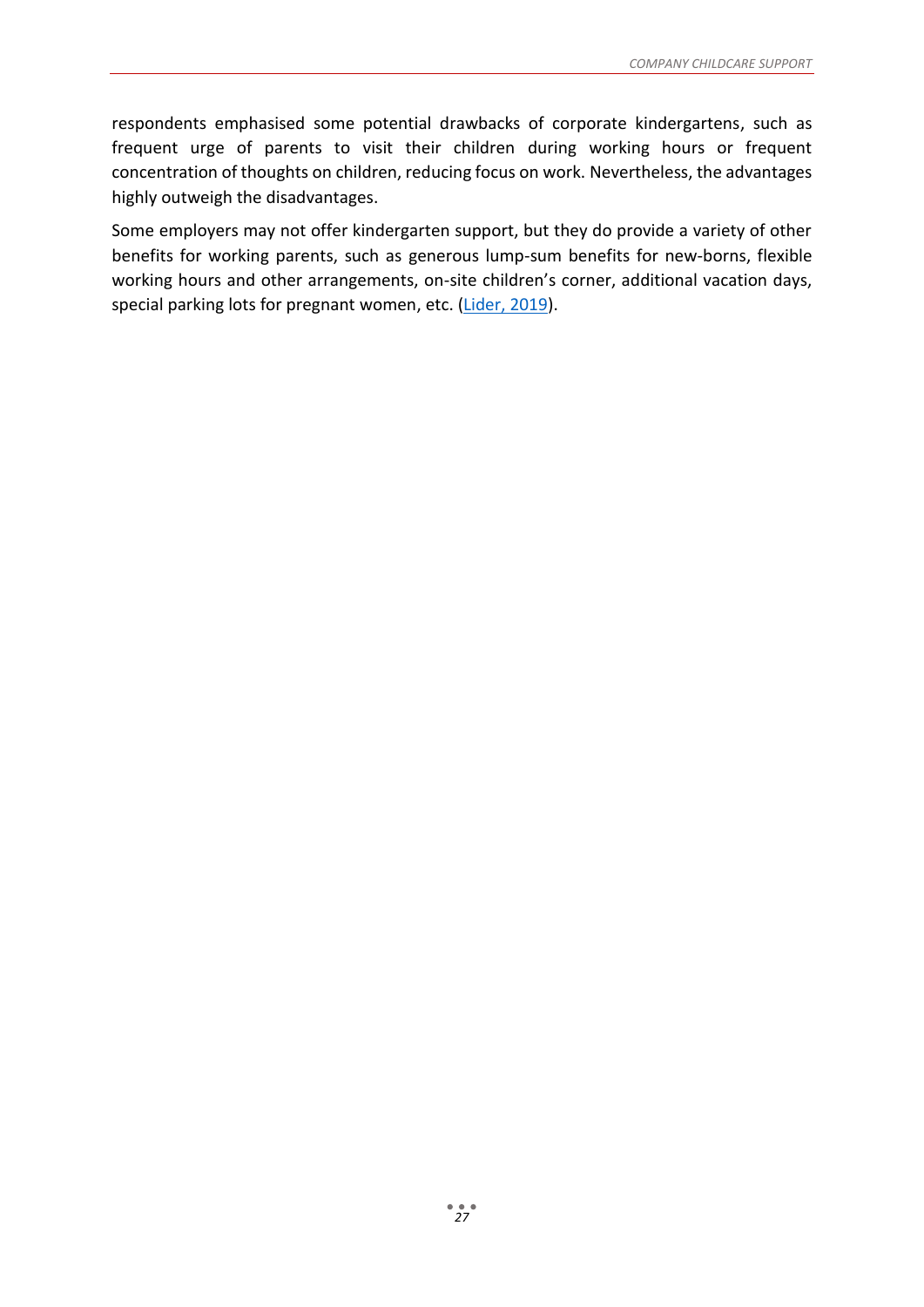# **PART D**

## <span id="page-28-0"></span>5 RECOMMENDATIONS FOR AN ADVOCACY CAMPAIGN IN BiH

## *Context*

After the war conflicts of the 1990s, Bosnia and Herzegovina had the greatest damage to maternity leave rights of all post-socialist countries ([Dobrotić and Stropnik, 2020](https://www.tandfonline.com/doi/full/10.1080/14683857.2020.1805890?scroll=top&needAccess=true)). Such a crisis has even affected the abolition of maternity benefits in some parts of the country. In general, the quality of social policy making has been further shaken by the establishment of a post-1990s complex system of multi-level governance. In such a system, it is difficult to achieve a cohesive social policy at the state level, as the main roles are taken over by the two entities. The Republika Srpska (RS) entity is centralized with Banja Luka as the largest city and administrative center. The entity of the Federation of Bosnia and Herzegovina (FBiH) is decentralized to 10 autonomous cantons with their own governments. In addition, the Brčko District (DB)was established as a condominium of the two entities, but in reality, it actually functions as a self-government unit (like other municipalities in the country), with the seat of the district being the city of Brčko. Accordingly, there are no social policy functions at the state level, which contributes to inequalities in the design, regulation and implementation of social rights ([Stubbs and Zrinščak 2019](http://cup.columbia.edu/book/social-policy-poverty-and-inequality-in-central-and-eastern-europe-and-the-former-soviet-union/9783838213088)).

As noted by [Stubbs and Zrinščak \(2019\)](http://cup.columbia.edu/book/social-policy-poverty-and-inequality-in-central-and-eastern-europe-and-the-former-soviet-union/9783838213088), social and political scholars in Southeast Europe focus mainly on regional stability and ethnic issues, neglecting other public policy issues, such as childcare policy. The research focus is mainly on traditional social policy issues such as health, pensions and the labour market, while gender issues are often neglected [\(Deacon and Stubbs](https://www.e-elgar.com/shop/gbp/social-policy-and-international-interventions-in-south-east-europe-9781847200969.html)  [2007;](https://www.e-elgar.com/shop/gbp/social-policy-and-international-interventions-in-south-east-europe-9781847200969.html) [Stambolieva 2016\)](https://www.routledge.com/Welfare-State-Transformation-in-the-Yugoslav-Successor-States-From-Social/Stambolieva/p/book/9780367347307). However, the exception is Croatia where childcare policy has become part of the public agenda, particularly as part of pronatal policies and within the established 'demographic renewal' concept. In Bosnia and Herzegovina, there is still no adequate monitoring system for child and family benefits ([Dobrotić & Obradović, 2020](https://www.tandfonline.com/doi/full/10.1080/14683857.2020.1805890?scroll=top&needAccess=true&)). The post-1990 reforms and the establishment of the current territorial organization have led to numerous inconsistencies and territorial inequalities in the regulation and implementation of child benefits. Due to its high fragmentation, child and family policy is not coherent with respect to different entity jurisdictions, which makes it very difficult to plan, manage, coordinate and implement such policies.

In the RS, maternity benefits are regulated by the entity's law on child protection [\(Zakon o](http://www.djeca.rs.ba/uploaded/Zakon%20o%20djecijoj%20zastiti%20sl.gl.%20114-17.pdf)  [dječjoj zaštiti](http://www.djeca.rs.ba/uploaded/Zakon%20o%20djecijoj%20zastiti%20sl.gl.%20114-17.pdf)). On the other hand, in the FBiH there is a law on social protection (Zakon o [osnovama socijalne zaštite, zaštite civilnih žrtava rata i zaštite porodice sa djecom](https://fmrsp.gov.ba/?wpdmpro=zakon-o-osnovama-socijalne-zastite-zastite-civilnih-zrtava-rata-i-zasite-porodice-sa-djecom-sa-izmjenama-i-dopunama&wpdmdl=4414&refresh=5f50ec85e7ac81599138949)) which lists only basic rights and standards such as child benefits and family types, but not more detailed determinants such as the scope and amount of benefits. Accordingly, the FBiH government fails to ensure the implementation of maternity benefits, including child benefits, at the cantonal level. Therefore, each canton has its own special implementation regimes, so in BiH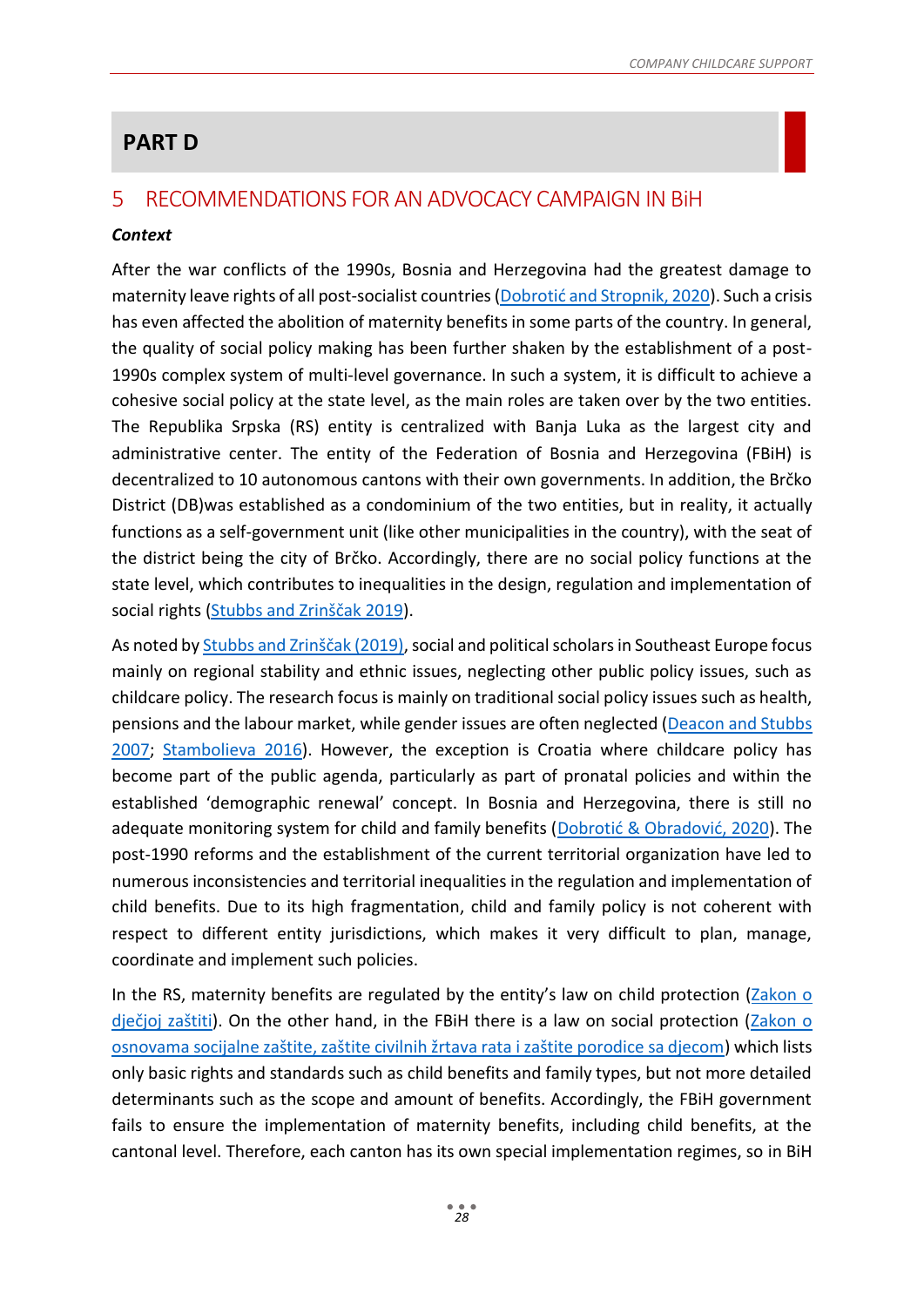there are a total of 12 different childcare policy schemes - in RS, Brčko District and 10 FBiH cantons.

Conditions for achieving maternity benefits for employed mothers have become stricter, and many mothers employed in the private sector remain without maternity benefits (in the context of a high rate of undeclared work and the grey economy) ([Dobrotić & Obradović,](https://www.tandfonline.com/doi/full/10.1080/14683857.2020.1805890?scroll=top&needAccess=true&)  [2020\)](https://www.tandfonline.com/doi/full/10.1080/14683857.2020.1805890?scroll=top&needAccess=true&).

In the last three decades, there have been no innovative solutions in BiH in the development of childcare policy, as shown by developed countries, but also in the region. E.g. Croatia and Slovenia have introduced father's leave entitlements, and Slovenia even a compulsory ECEC guarantee from a very early age [\(Janna van Belle, 2016;](https://www.rand.org/pubs/research_reports/RR1667.html) [Dobrotić & Stropnik, 2020](https://www.emerald.com/insight/content/doi/10.1108/IJSSP-04-2019-0065/full/html)). On the other hand, in BiH, father's entitlements are rarely a topic of public discourse, discussed only in the context of the "second carer", as a substitute for the inability of the mother to perform that function. According to the amendments to the labour law, fathers became recognized as beneficiaries of maternity leave in RS in 2002, and in FBiH in 2016 ([Dobrotić & Obradović,](https://www.tandfonline.com/doi/full/10.1080/14683857.2020.1805890?scroll=top&needAccess=true&)  [2020\)](https://www.tandfonline.com/doi/full/10.1080/14683857.2020.1805890?scroll=top&needAccess=true&). In FBiH and RS (not in DB), the mother can transfer maternity leave to the father after 42nd (FBiH), or 60th (RS) day after the birth of the child, provided that both parents are employed and the mother returns to work. Given the low employment rate of women (35.8% compared to 59.5% of men aged 20 to 64, Agency for Statistics BiH 2018), such practices only contribute to further gender differences in defining the social roles of men and women.

When it comes to ECEC services in BiH, several data and characteristics should be highlighted (Dobrotić & Obradović, 2020):

- 4.7% of nursery-aged and 16.4% of kindergarten-aged children are included in ECEC (estimate for 2017/18);

- although the interest in ECEC services is increasing from year to year, many children do not have the opportunity to attend due to lack of public capacity;

- the increase in ECEC attendance is mainly due to the increase in the number of private ECEC content [\(Agency for Statistics of BiH\)](http://bhas.gov.ba/Calendar/Category/15);

- ECEC availability, price and quality vary considerably by region, creating great inequality which is a major problem for families of lower socioeconomic status.

In fact, ECEC policy topics are generally neglected, and highlighted mainly through various projects in cooperation with international organizations. The consequence of the absence of childcare policy public agenda debates is that BiH is the only post-socialist country without uniform statutory maternity benefit ([Dobrotić & Stropnik, 2020](https://www.emerald.com/insight/content/doi/10.1108/IJSSP-04-2019-0065/full/html)). Therefore, childcare policy reforms in BiH are necessary. In this regard, it is vital to improve the ECEC system, which could have a significant effect on the development and education of children, and in general on the establishment of care and employment practices that enable gender equality [\(Ciccia & Verloo](https://journals.sagepub.com/doi/10.1177/0958928712456576)  [2012;](https://journals.sagepub.com/doi/10.1177/0958928712456576) Dobrot[ić & Blum 2019](https://academic.oup.com/sp/article-abstract/27/3/588/5523049?redirectedFrom=fulltext)). Therefore, the tax declassification of employer-provided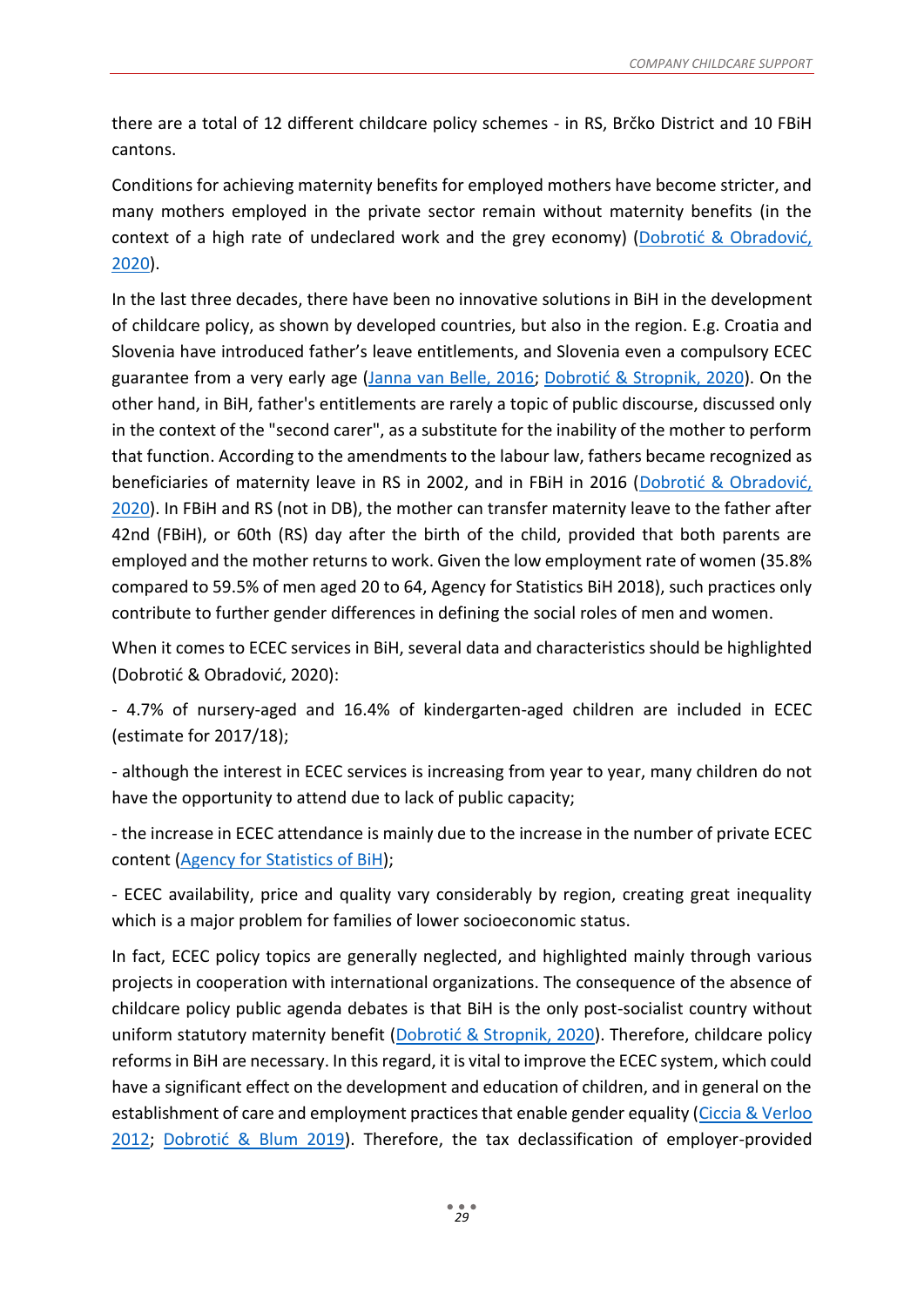childcare is a good step towards establishing a uniform childcare policy regime, which would be implemented equally in both entities.

#### *Recommendations for an advocacy campaign in BiH*

This section will highlight some key recommendations for better and more grounded positioning of NGOs, unions, and other advocates in finding space and ways to put pressure on the BiH government to introduce a tax declassification of employer-provided childcare in BiH. In this sense, taking into account the above contextual framework of BiH and its noncohesive child and family policy at the national level, advocacy activities can be designed within three basic dimensions:

- 1) continuous **promotion of the value and importance of childcare, and benefits of employer provided childcare** for business, employees and society;
- 2) presentation and **dissemination of the most important data on the impact of tax declassification** of employer-provided childcare, based on the Croatian example;
- 3) advocates should take into account the context of BiH and the underdeveloped child and family policy solutions, but at the same time seize the **unique opportunity to advocate for a uniform approach in child policy options at the national level**.

When it comes to the **first dimension** of advocacy narratives, advocates need to find a way and path through which topics on the benefits of introducing childcare solutions will be promoted in the socio-political life of the country. Some of the effective ways can be informing and educating citizens (and politicians) through local, regional and national media, and holding professional meetings, workshops and / or conferences with the participation of domestic and foreign experts in the field of child and family policy, but also representatives of the Ministry of Finance and Treasury of BiH, Tax Administration of RS and FBiH, etc. Given the contextual dimension of BiH, the additional possibility of advocacy lies in external pressures, so domestic advocates could seek additional support from external organizations and international cooperation networks in this area.

Regarding the thematic advocacy frameworks in this first step, it is necessary to continuously and comprehensively work on educating the population about the importance of the availability of quality, accessible and affordable childcare options within the framework of family-friendly policies. As already mentioned in the introductory chapter, quality and affordable childcare options are seen as win-win solutions for all parties involved. Early childhood education and care thus improve the physical and cognitive abilities of children, and increases employment opportunities, especially for women as the most common primary caregivers. Also, it provides more time to parents and caregivers, so they show greater job satisfaction and in addition higher productivity, which boosts the company's profitability. Finally, adequate childcare solutions affect society as a whole, developing human capital (through the development and progress of children and employees) and ensuring equality of opportunity. This creates a strong foundation for a strengthened future workforce, thus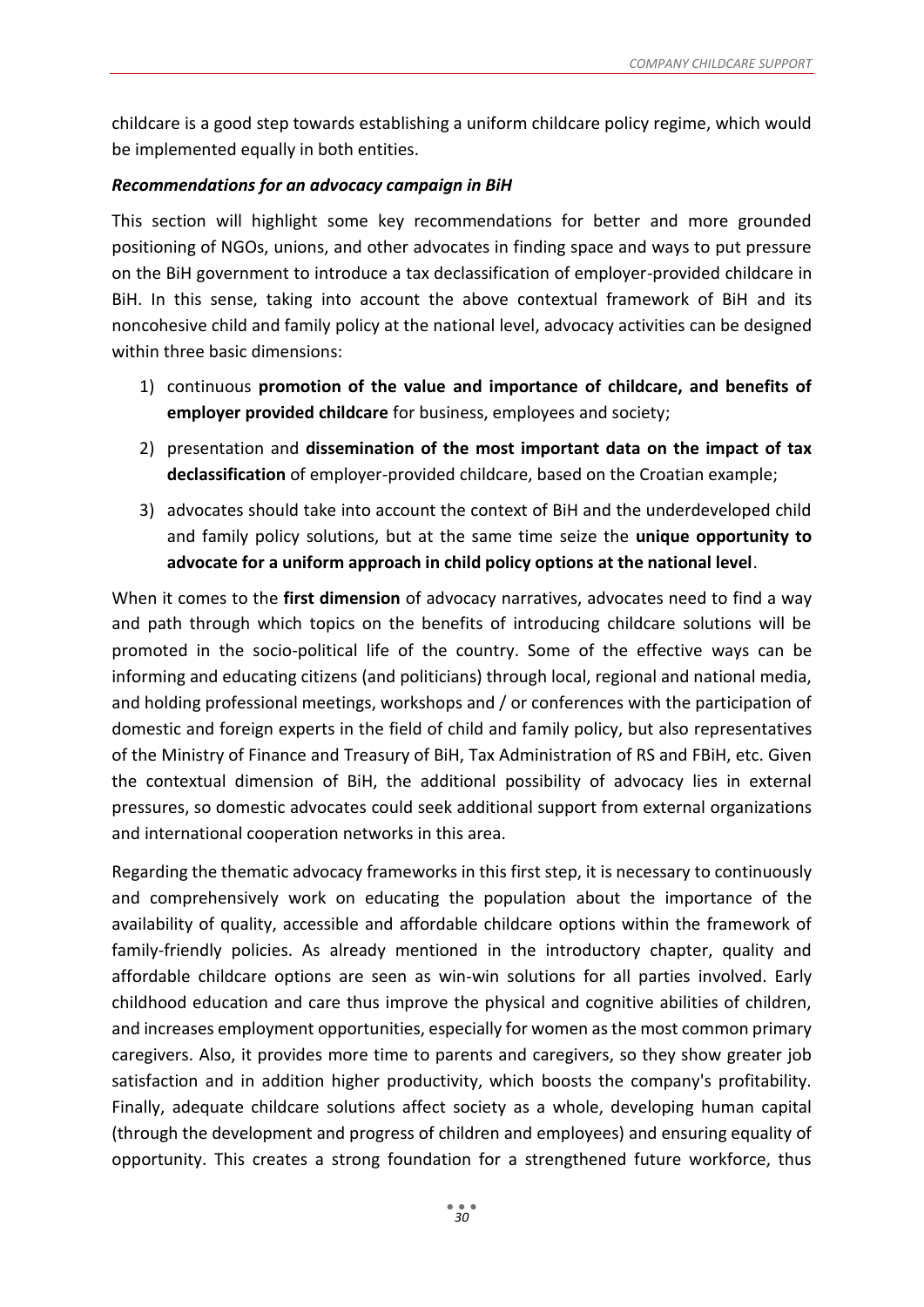reducing costs to taxpayers and governments [\(IFC, 2017\)](https://www.ifc.org/wps/wcm/connect/cd79e230-3ee2-46ae-adc5-e54d3d649f31/01817+WB+Childcare+Report_FinalWeb3.pdf?MOD=AJPERES&CVID=lXu9vP-). UNICEF summarizes the impact of the availability of quality childcare, highlighting three fundamental benefits: adequate child development, women's empowerment and economic development [\(UNICEF\)](https://www.unicef.org/sites/default/files/2019-07/UNICEF-Childcare%20-Family-Friendly-Policies-2019.pdf).

This report explains the main benefits of quality childcare options, based on existing relevant and up-to-date literature, which can serve as a handbook for advocacy expert groups for a possible more comprehensive research, but also as a handbook for all citizens, including politicians and MPs in order to facilitate the introduction of the issue and the implementation of this first advocacy step.

The **second dimension** refers to the promotion of childcare reforms based on this report's empirical research on the effects of tax declassification of employer-provided childcare solutions in the Republic of Croatia. Given the common past and similar institutional development, the Croatian context, as the newest EU member state, can greatly contribute to advocacy activities in BiH, as similar scenarios on the road to the EU await BiH.

Namely, after the introduction of the new measure in Croatia, the number of companies that ensure the payment of kindergarten costs or offer arranged space for the children of employees within the company is growing. By the end of 2019, there were 3,445 employer requests for 4,528 beneficiaries (employees) in the total amount of HRK 20,051,592.33 [\(Croatian Tax Administration\)](https://www.porezna-uprava.hr/Dokumenti%20vijesti/Porezna%20reforma%204.%20krug%2031%2010%202019.pdf).

Advocates in BiH can use the results of this survey (having a representative sample of the Croatian population) with other insights, and promote key data on the impact of the tax declassification of employer-provided childcare. This section summarizes some key survey results that speak about the merits of the implementation of this measure, and can significantly contribute to better formulation and implementation of the argumentative advocacy campaign in BiH. Particular attention should be paid to the following:

- The legislative change made employers aware, and they recognized the overall benefits of the measure. Following the introduction of the legal change, the number of employers providing childcare support to their employees has increased significantly, from 4 to 18%;
- With the introduction of tax declassification, the number of employees receiving employer-provided childcare support increased by 4 percentage points;
- The importance of being informed about the new measure is emphasized, and consequently the important role of media reporting. The main source of information on the possibility of employer-provided childcare support for employees are the media, while employers are mostly informed by their accounting services, or have informed themselves through professional journals, the media and the official gazette;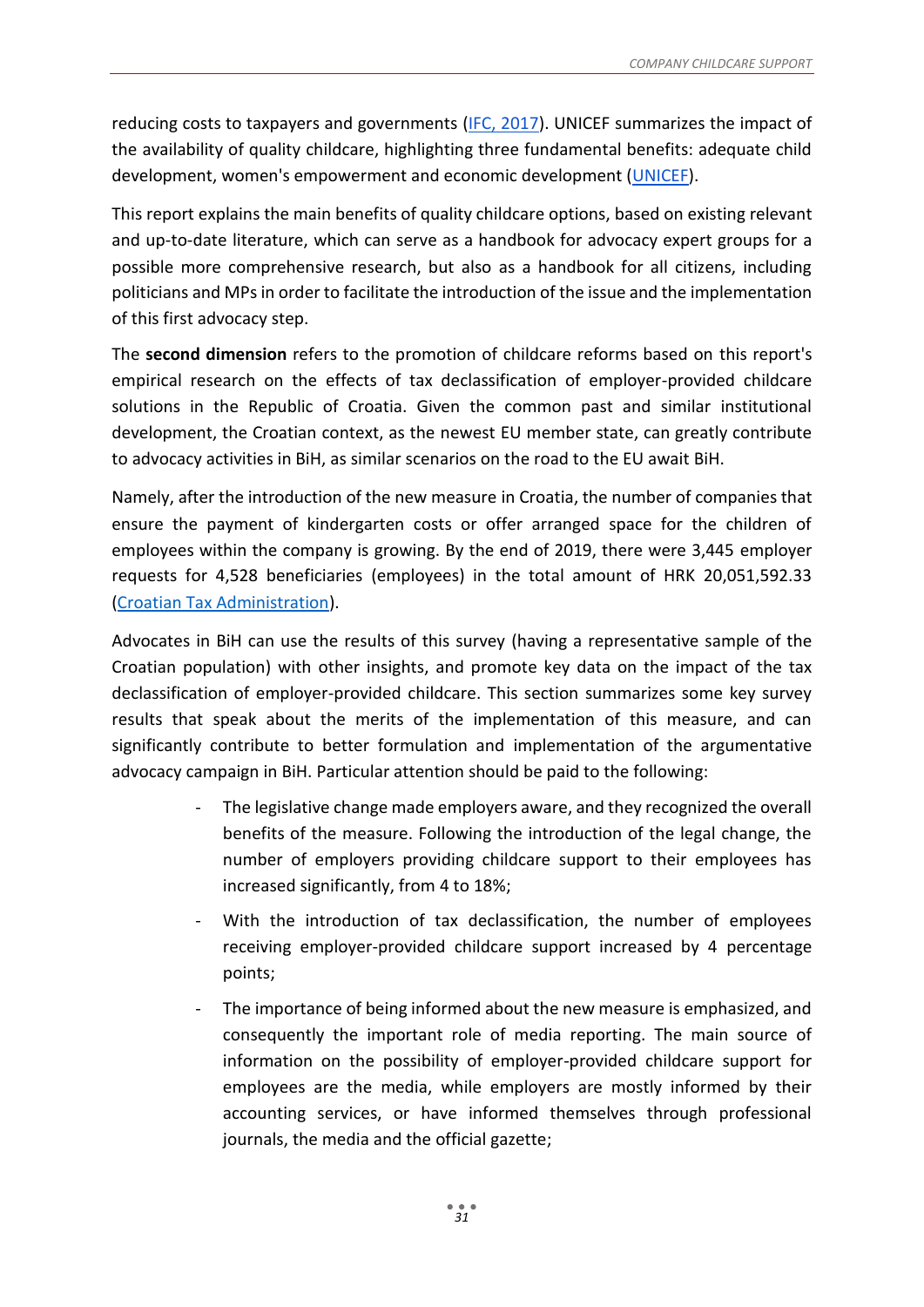- As many as 87% of surveyed employees support such a measure and consider it relevant for increasing the household's budget;
- Employers believe that the introduction of such a measure does not bring excessive costs for the company. On the contrary, many employers have seen the benefits for business. Namely, as many as half of the employers surveyed intend to provide some form of childcare support in the future;
- Both employers and employees agree on one thing  $-$  a tax declassification of company childcare support could attract more parents (especially mothers who are the primary caregiver) to work-force and / or increase their labour supply. Accordingly, job satisfaction increases for employees, and more than 85% of surveyed employers believe that this also affects efficiency gains;
- The lack of childcare facilities in certain areas is emphasized, and accordingly the importance of increasing the number of kindergartens. Employees agree that it is very important to have available (but also affordable) childcare facility close to their home or workplace. As many as 60% of respondents believe that the existence of corporate kindergartens would make it much easier for them.

Based on the survey responses, this report offers a more detailed insight into the advantages and disadvantages of introducing a tax declassification of company-provided childcare support. BiH advocates should carefully consider these insights of Croatian respondents for better design and implementation of advocacy activities in BiH, and be conscious of the lack of transparency of tax declassification as a fiscal instrument. Furthermore, there is much to be learned from the Slovenian family policy practices in general, especially referring to the upgrade practices. In particular, one should not fall under the influence of political discourse and reject existing useful policies. For example, some child and family policies that are useful at the level of one entity can be copied to another entity, while at the same time efforts should be focused on the upgrade of existing laws towards more uniform policies at the state level.

The **third dimension** relates to advocacy activities in which it is necessary to take into account the context of BiH, primarily the high fragmentation of child and family policy issues. Advocates should consider not immediately adhering to different entity jurisdictions, but rather leading the discourse toward a single measure of tax declassification of employerprovided childcare support. Given the different entity laws on maternity benefits and income tax legislations, the tax declassification measure should be included in both entity laws on income tax. Croatian experience shows that employer-provided childcare tax declassification is only one of the measures that governments and companies can provide to employees. Also, the implementation of such a measure in Croatia was part of a package of government tax reform measures. Therefore, it is important for the BiH context to look at the bigger picture from the very beginning and through various channels (such as media, gatherings, conferences); together with experts, entrepreneurs, and insiders from the government to get